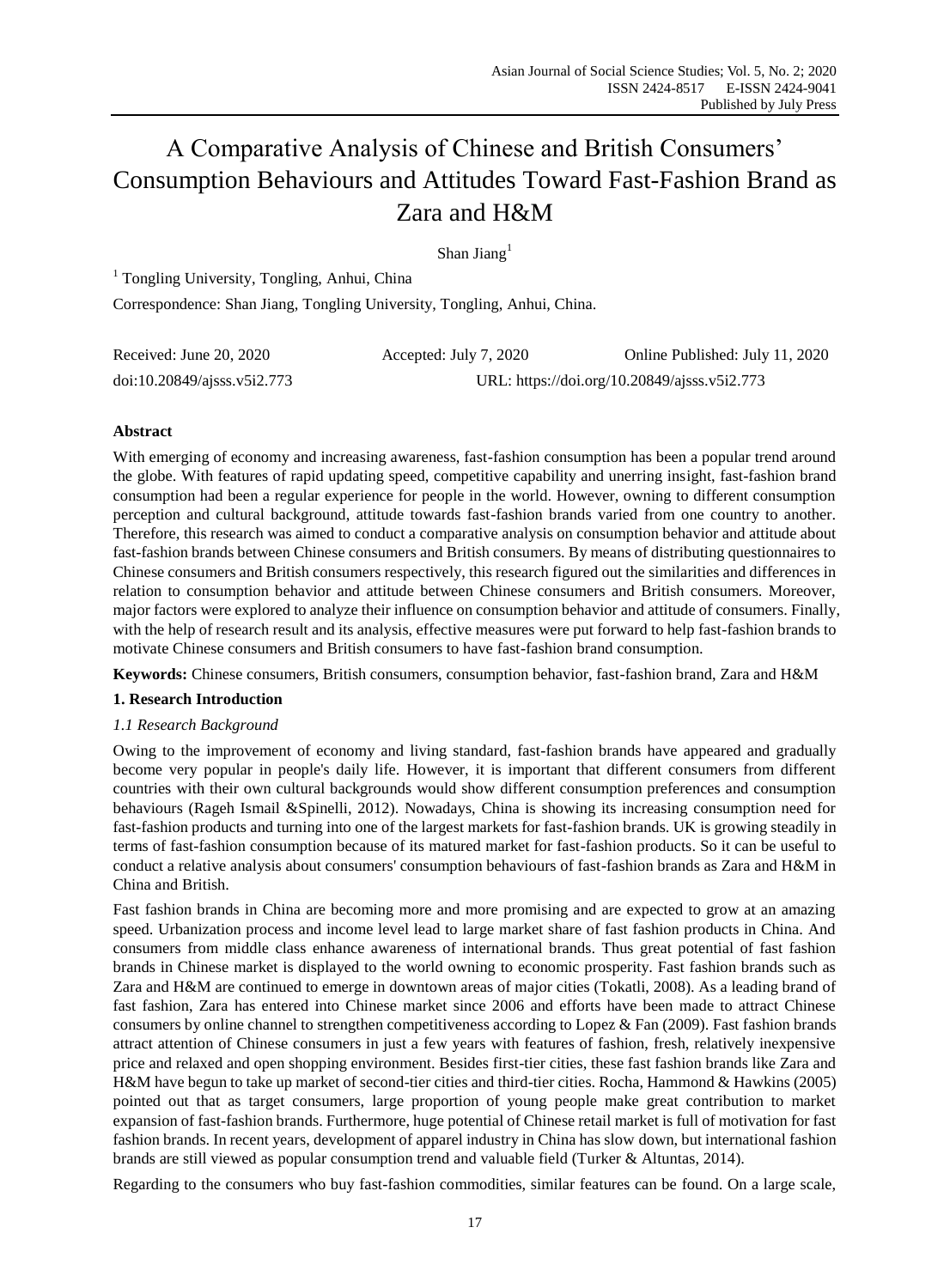fast-fashion consumers are apt to buy commodities with their capabilities, while pay less attention to higher quality. It is worth mentioning that young people occupy a large proportion of fast-fashion consumers, and traditional social media measures are extensively taken by young consumers to follow fashion trends closely and even buy the latest fast-fashion commodities (Rageh Ismail &Spinelli, 2012). At the same time, it is worth mentioning that consumers' enjoyable buying and impulsive consumption of fast-fashion commodities can be regarded as obvious tendencies, which greatly affect their consumption actions.

Studies also analysed the ways that are greatly used by fast-fashion brands, revealing that traditional marketing ways like newspapers and magazines are still used, while many fast-fashion brands are paying great attention to the use of social media tools in marketing and branding activities, including blogs, YouTube, Twitter, Facebook, Instagram, Wechat and so on (Gagrielli, Baghi and Codeluppi, 2013).

With regard to the study of Gabrielli, Baghi and Codeluppi (2013) about the consumption practices of fast fashion products, it can be gained that fast-fashion consumption has slowly become mainly part of people's daily lives for a long time. Rocha, Hammond and Hawkins (2005) studied the similarities and differences among British, Brazilian and Chinese consumers, figuring out that British, Brazilian and Chinese consumers have different command for fashion products, advising that it is basic for fashion brands to be fully noted of consumer indicators in order to draw potential consumers attraction and offering important information for the investigation of consumers' behaviours in fashion consumption.

Regarding to the popularity of the fast-fashion industry, Bhardwaj and Fairhurst (2010) gave an analysis that based on different consumption forms, the consumer market is abrupted and divided into several parts, and fast-fashion is attracting more and more consumers, and is gradually becoming an important industry in the fashion world.

Bruce and Daly (2006) used case studies to further investigate fast fashion's complex nature, figuring out the sections that could influence consumers' purchasing behaviours of fast fashion goods. Sheridan, Moore and Nobbs (2006) made an analysis about the role of category management in fast fashion brands' positioning, figuring out that a category approach is useful to build the orientation of fast-fashion businesses.

Obvious differences existed in the market of fast fashion consumption in China and the UK. Market of fast fashion brands in Britain is regarded as representative one and British consumers have been the target consumers of fast fashion products for a long time. British consumers have a better knowledge and aspiration of fashion and devote more energy to pursue fashionable elements, which makes British market of fast fashion products more mature than that of Chinese (Bakewell et al, 2006). It is well known to all that a great number of fast fashion brands such as Burberry derive from native British, which leads the UK to get excellent reputation of fashion. Zara, H&M and other high street brands are widely acknowledged as leading fashion brands in the UK favoured by female consumers especially. The research suggests that speed and amount of purchasing clothing in the UK is superior to China. However, it should be noted that consumption of fast fashion in Britain is not always optimistic. British consumers may keep conservative attitude under condition of weakening economic development, which will be an awesome challenge for growth of fast fashion industry.

## *1.2 Research Significance*

This research takes full advantage of knowledge gained in relation to fashion management, and catches the opportunity of using theoretical knowledge with practice. When making this research, it can offer some interesting thoughts regarding deep understanding of fast-fashion consumers, especially the similarities and differences about Chinese and British consumers behaviours over fast-fashion consumption. At the same time, the research feedback can give some thoughtful ideas for fast-fashion brands with regard to make efficient marketing and branding strategies to draw British and Chinese consumers' attraction about fast-fashion consumption.

## *1.3 Research Structure*

This research will be consisted of five chapters with the main focus to explore the differences between Chinese and British consumers' custom over fast fashion brands such as Zara and H&M. Chapter 1 will be an introduction chapter, illustrating the research aim and objectives, research questions, research significance and research structure. Chapter 2 will pay attention to learn from previous studies in this field in an attempt to gain some valuable insights for the current research over the differences of consumption behaviours and attitudes between Chinese consumers and British consumers. Chapter 3 will analyse the research methodologies taken in this research, mainly concerning on the discussion of aspects such as research design, research philosophy, research methods, data collection, ethical considerations and potential limitations. Chapter 4 will comprehensively evaluate the research results gained from this research with the focus on the analysis of primary data collected. Chapter 5 will serve as the conclusions section together with the recommendations.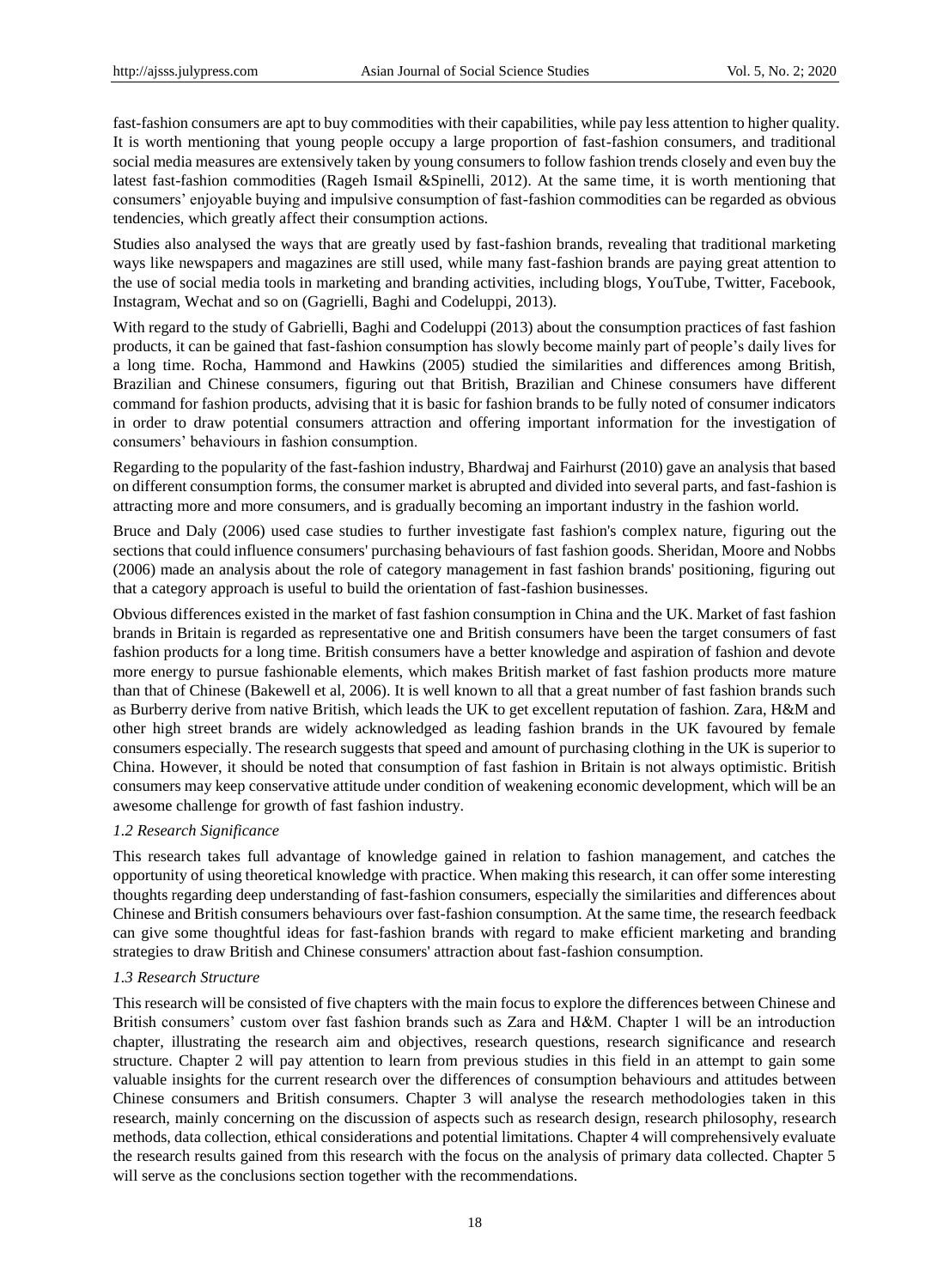## *1.4 Research Aim*

The aim of this research is to have a relative analysis of Chinese and British consumers' consumption behaviours towards fast-fashion goods in order to get some valuable thoughts about fast-fashion brands, and doing efficient marketing and branding activities. Here are research aims.

To explore (18-59 years old) Chinese consumers' consumption behaviours and fast-fashion brands like Zara and H&M.

To analyze (18-59 years old) British consumers' consumption behaviours and customs about fast-fashion brands such as Zara and H&M.

To figure out the similarities and differences about Chinese and British consumers over fast-fashion consumption.

To give advice regarding the specific ways by fast-fashion brands such as Zara and H&M to draw Chinese and British consumers' attraction.

## *1.5 Research Questions*

In accordance with the research objectives, this research will focus on exploring the answers for the following questions.

What are the main similarities among Chinese and British consumers in terms of their consumption behaviours of fast-fashion goods?

What are the main differences between Chinese and British consumers in terms of their consumption behaviours of fast-fashion goods?

What marketing measures can be effective to motivate the fast-fashion consumption of Chinese consumers and British consumers respectively?

#### **2. Literature Review**

## *2.1 Introduction*

Fast fashion can be viewed as a contemporary term that is widely adopted to demonstrate fashion designs on the catwalk with the aim to effectively grasp fast-changing fashion trends (Turker & Altuntas, 2014). Many studies have been used to discuss consumer preferences and behaviours, which can be regarded as useful resources in order to achieve an excellent study towards this research. This chapter is mainly focused to have a deep understanding on literature review related to consumption behaviours and attitudes toward fast fashion products such as Zara and H&M among consumers in China and British. Specifically speaking, this section will explore market situation of fast fashion brands in terms of China and the UK. Through research, major similarities and differences with regard to consumption behaviours and attitudes of fast fashion products from Chinese and British consumers will be presented. Meanwhile, influential factors which lead to differences in consumption perception and behaviour of fast fashion products will be dug out to give convincing and reliable illustration. Finally, this research will put forward effective measures for fashion management to attract more consumers to fast fashion consumption.

## *2.2 Similarities and Differences Regarding Consumption Behaviour of Fast-Fashion Goods Between Chinese and British Consumers*

This section will analyse similarities and differences between Chinese consumers and British consumers to have a better understanding of their purchasing behaviour regarding fast fashion consumption according to research of Bruce & Daly (2006). When it comes to similarities, financial capacity plays a critical role for Chinese consumers and British consumers to purchase favourite fast fashion brands. Income level of consumers in China and the UK has direct influence on consumption ability. Consumers with higher status and financial strength are capable of purchasing prevalent fast fashion products to make themselves become more distinctive and international. Financial capacity creates decisive impact on consumption level and decision making. Gabrielli, Baghi and Codeluppi (2013) expressed that the demand for fast fashion brands is one of the similarities between consumers' behaviours in China and the UK, which is taken as a valuable g of consumption behaviours. The consumers in two countries need purchase fast fashion brands to cater for higher hierarchy need to achieve refinement of self-image and achievement of self-value (Choi et al, 2010).

Knight and Young Kim (2007) indicated that brand perception of Chinese consumers and British consumers is similar to each other in facilitating consumption of fast fashion brands. Consumers in China and the UK have conception in common that fast fashion brands are featured with first-class design, second-class quality and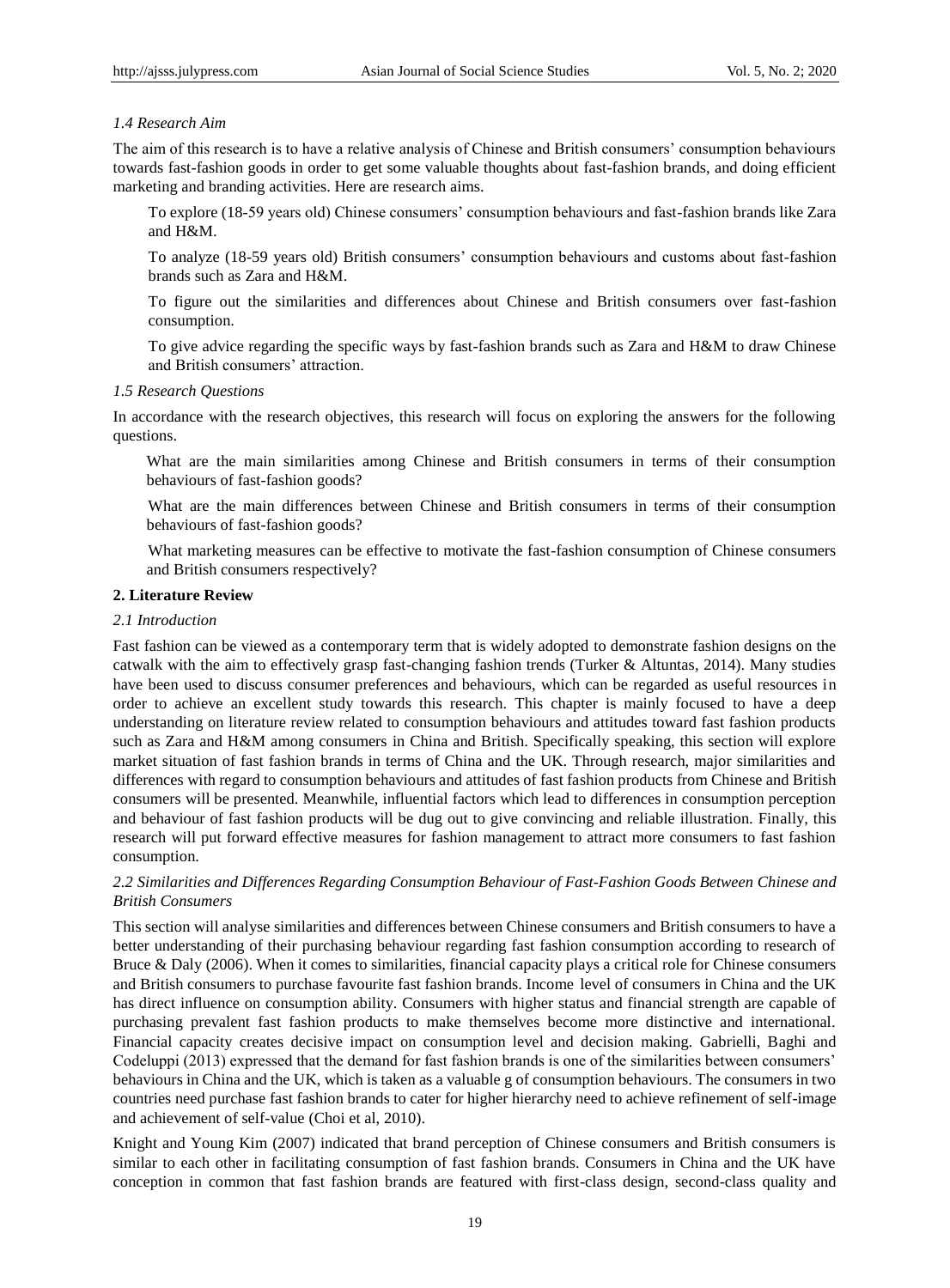third-class price. Fast fashion brands collect valuable information about fashion from various channels and then launch new products within 12 days, which satisfies the need of efficiency of consumers. Well-known brands stimulate the desire of consumers for purchasing fashion products. Both Chinese consumers and British consumers prefer to follow up fashion trend. As for fast fashion brands, the amount of production of each clothes is very small and no repeated style is guaranteed, which is an effective channel to meet the need of uniqueness in consumers' mind.

However, different countries display different consumption features of fast fashion brands owning to different social and cultural background (Belk et al, 2005). The research has shown that Chinese consumers and British consumers have different consumption behaviours and attitudes in terms of fast fashion brands. Firstly, as for majority of Chinese consumers, they aim at showing off their wealth, status and power to others by fast fashion consumption so as to obtain individual honour and dignity. Consumption of fast fashion brands is a visible way for Chinese consumers to be distinguished from others and reflect their unique taste and personality. Carrying international and popular fast fashion brands in public can get excellent acknowledgement and admiration from other people and win respect. Moreover, Goldsmith, Flynn & Kim (2010) gave a view that Chinese consumers focus more attention on the brands represented token of identity. It is because that individual social status is reflected by economic strength to a great extent, which makes wealth displaying become social symbol. Snob motivation suggests that main reason for Chinese consumers to buy fast fashion products to be more superior to the public. They can purchase the brands in the first time when new products entering into market. Some other Chinese consumers who are sensitive about status will not purchase the fast fashion brands consumed by the public.

From the perspective of traditional culture, face is a critical factor for Chinese consumers to be large consumption country of fast fashion brands all over the world. However, British consumers prefer inner information of fast fashion brands. Chinese consumers are inclined to lay an emphasis on quality and reliability of fashion brands, which reflects values of British consumers who consider fast fashion consumption as a regular behaviour instead of showing off. Secondly, fast fashion brands in China are at the stage of great growth. More and more Chinese consumers are enthusiastic about fast fashion brands. Young people in China make great contribution to fashion industry in particular. Their ability of consumption on fast fashion brands is impressive in spite of slowdown of economic growth. Chinese young consumers utilize technological innovation like online shopping to make purchasing. In the UK, middle-age consumers with powerful financial strength take up a large proportion and they prefer the consumption in physical stores. There is no financial pressure for them to purchase fast fashion brands. Chinese consumers enjoys hedonic consumption through purchasing fast fashion brands while British consumers propose individualism which views fast fashion consumption is based on economic capacity.

#### *2.3 Factors Influence Consumers' Consumption Behaviours and Attitudes of Fast-Fashion Goods*

Without a doubt, consumption behaviours and attitudes related to fast fashion consumption of Chinese consumers and British consumers are driven by certain factors from perspective of Zhang & Kim (2013). Therefore, this section will focus on influencing factors and explore their importance to consumers. There are four chief factors that are of great value in influencing consumption behaviours and attitudes of Chinese consumers and British consumers when purchasing fast fashion products.

Social factors. Consumers from Chinese and British will be impacted by the groups which they belong to in the whole society. Goldsmith & Clark (2008) expressed that value and consumption behaviours of the same social groups will be a popular consumption trend of fast fashion brands. Fashion brands are necessary to well understand specific features and meet consumers' expectation about fast fashion products to obtain social benefit. Perception and consumption habit of family members can have a direct effect on consumption behaviour and purchasing pattern of other members correlated to brands and functions of fast fashion products. As fundamental component of society, family is an indispensable driving force for other members to be loyal consumers when purchasing fast fashion products. More importantly, social status and identity of individual consumers play a significant role in affecting fast fashion consumption of Chinese consumers and British consumers. Consumers prefer to choose products with superior quality to interpret their wealth and taste and win respect from others.

Personal factors. Barnes & Lea-Greenwood (2006) pointed out that the ability of buying international fast fashion brands is up to purchasing power of Chinese consumers and British consumers. What the consumers purchase and the decisions they make are based on their income level, which creates direct influence on their choices on brands and consumption level. Both Chinese consumers and British consumers have high expectation on their individual personality and self-concept, which is dedicated to shaping outstanding individual image and be different from others. Positioning self-image as positive element has close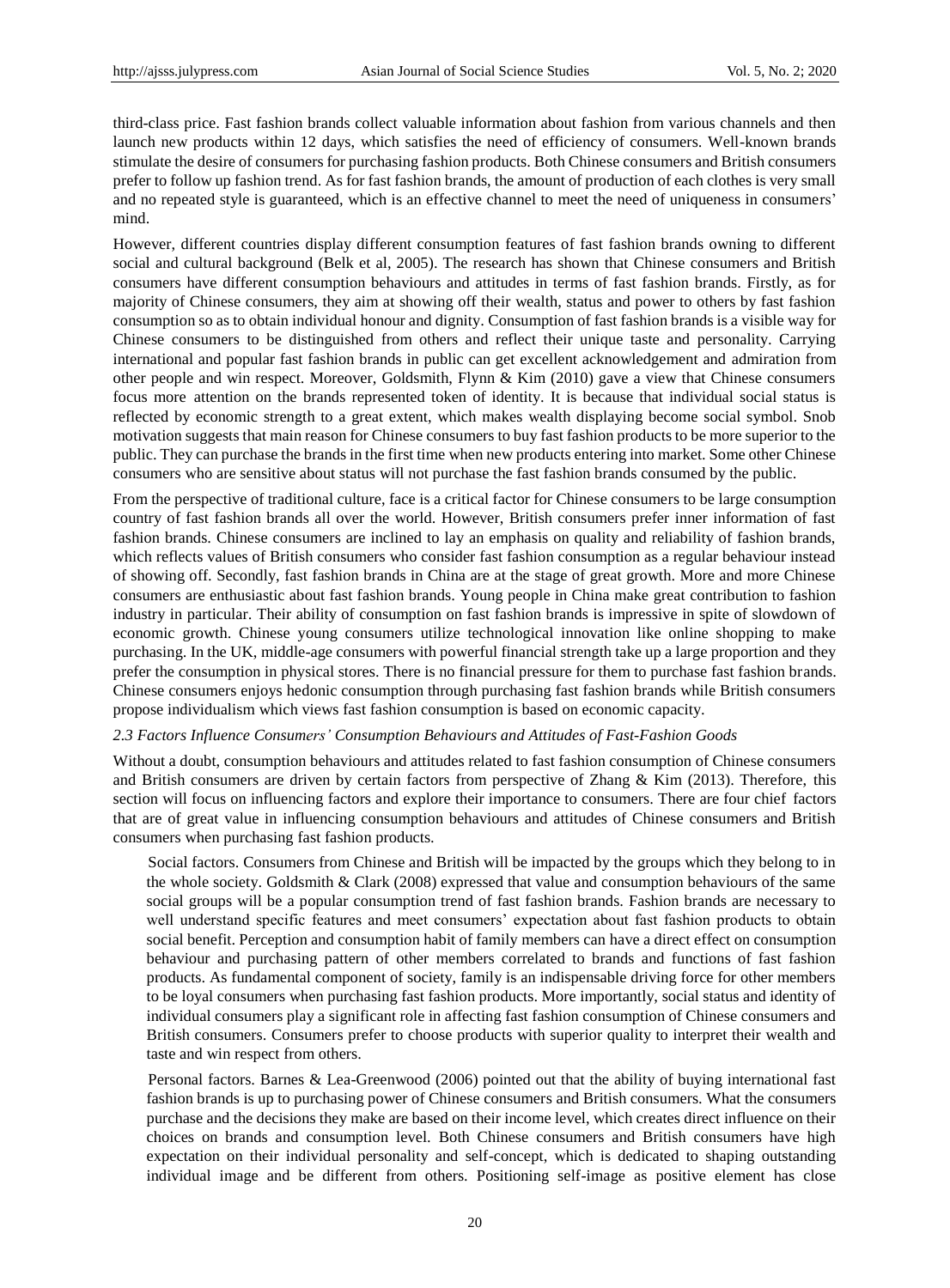relationship with purchasing behaviours and attitudes. Majority of consumers would like to achieve the image they want to be in their mind through consumption of fast fashion products. Meanwhile, different age and gender of Chinese consumers and British consumers will treat fast fashion brands in different insight. Therefore, fashion brands should make full investigation and tailor their need.

Cultural factors. Cultural factors include belief, attitude and customs, which show certain characteristics of a society. It is acknowledged that culture has profound and extensive influence on consumption behaviours and attitudes of fast fashion brands for Chinese consumers and British consumers. The culture the consumers touch has decisive effect on consumers' lifestyle and even their purchasing decision. Currently, sub-culture is getting more and more attention, which is viewed as an indicator to be utilized to cater for need of different market and set up marketing strategies learned from the study of Gabriell, Baghi and Codeluppi (2013). For instance, dressing style and habit in a specific area will produce limitation on sales of fast fashion brands with innovative designing. It is required that fast fashion brands need learn about local cultural features when entering into new marketplace in order to gain satisfying sales achievements.

Psychological factors. According to Hierarchy of Needs of Maslow, consumers have different needs at different stages, which forms variable motivations (Poston*,* 2009. Motivation of purchasing fast fashion brands is a channel of expressing self-need of consumers in Chinese and British. Motivation to pursuit fashion products displaying taste forces consumers to make consumption decision with positive attitude. Cognition of consumers on fast fashion brands varies relying on consumers' thinking. According to cognition theory, consumers will only focus on valuable information in light of practical need when selecting fashion brands in department store. With aim of buying superior product, consumers will ask for information from those people who have used the products to shun unnecessary trouble.



*2.4 Strategic Measures to Stimulate Fast Fashion Consumption of Chinese Consumers and British Consumers*

Analysis of market situation and factors that influence consumption behaviours and attitudes are beneficial approaches for international fast fashion brands to set up specific measures to motivate Chinese consumers and British consumers.

Fuchs & Diamantopoulos (2010) interpreted that fast fashion brands should have accurate brand positioning and shape unique characteristics distinguished from others. In order to capture design concept and the latest fashion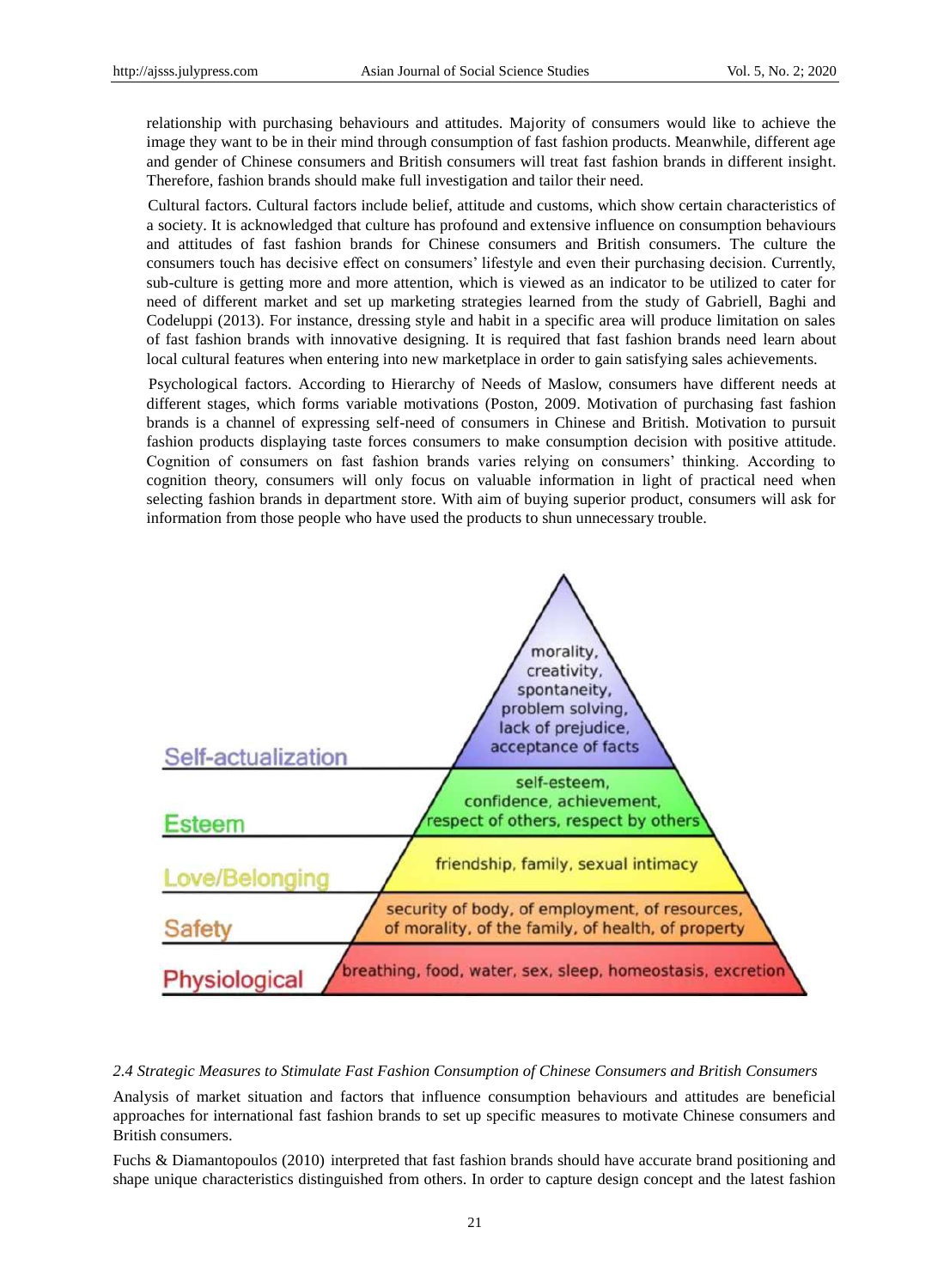trend, young designers of fashion brands like Zara and H&M are busy in watching fashion show in Milan, Paris and other famous places and further promote fashion products with excellent emulation effect at amazing speed. Updating efficiency of products in speciality stores around the globe leads the consumers to increase loyalty. What's more, design teams should in time strengthen communication with the management of each store to well understand sales volume and consumer response so as to adjust to design direction in a flexible way and cater for variable taste of consumers. Meanwhile, the management of each store can be active to give effective feedback to the designers for their reference, which facilitates them to analyse consumer's preference and future design concept to maximize sales and reduce inventory products.

Building effective supply chain system is a valuable measure for fast fashion brands to stimulate consumers in Chinese and Britain from standpoints of Tyler, Heeley and Bhamra (2006). Efficient supply chain system shortens leading time of fashion products, which means high efficiency from initial designing to eventual sales. Fast fashion brands can depend on rapid response, efficient integration, full control and process compression to decline leading time, which has advantage in grasping fashion trend and minimize prediction risk. Making leading time under control is helpful for fast fashion brands to provide valuable information for end users through supply chain system. For ensuring transportation, fast fashion brands have self-constructed logistics adopted by Zara and the third party transportation utilized by H&M. With clear objective, supply chain system is critical for fast fashion brands to improve efficiency of production and commodity circulation, which provides Chinese consumers and British consumers for satisfying fashion products and service under complex competitive environment. Under guideline of the supply chain system with principle of achieving higher satisfaction and lower cost, it is essential for fast fashion brands to design reasonably under real situation.

Following fashion trend learned from well-known fashion show may lead fast fashion brands to face censure and trouble, which cannot be affordable to them. Therefore, it is necessary for fast fashion brands to reach cooperative relationship with luxury brands at proper time to reduce risks and improve management mode (Turker & Altuntas, 2014). Meanwhile, luxury brands can benefit from this cooperation in improving sales condition, expanding marketing channel and cultivating consumer groups. H&M together with Lanvin initiates new development pattern of fast fashion brands and luxury brands. Cooperating with luxury brands is regarded as win-win strategy for fast fashion brands and luxury brands to seek new breakthrough point.

Fast fashion brands should make use of differentiated market positioning strategy and category management to make segmentation of market, which chiefly relies on closer relationship with consumers' demand and complete integration of regional resources (Sheridan et al, 2006). Products with low price but high quality should be launched by fast fashion to cater for psychological need of following popularity.

According to the research of Choi, Liu, Mak and To (2010), it can be gained that brand loyalty, involvement, perceived quality, self-image, brand concept correlation and product character similarities can be regarded as important factors that might influence consumers' buying behaviours about brand extensions. Joo Park, Young Kim and Cardona Forney (2006) explored the effects of consumers' fashion involvement and positive attitude towards consumers' enjoyable consumption tendencies as well as fashion-oriented impulsive purchase, figuring out that fashion involvement and positive emotion can greatly positive impacts on encouraging consumers' fashion- oriented impulsive buying behaviours. When investigating fast-fashion brands' marketing, it can be useful for fast fashion brands to draw attention further develop consumers' fashion involvement and take measures to encourage consumers' fashion- oriented impulsive purchasing.

Rageh Ismail and Spinelli (2012) mainly focused on the analysis of fashion brands over young consumers with the results showing that brand image can be regarded as an important section of brand love which affects word-of-mouth. More specificly, Rageh Ismail and Spinelli (p.394) advised that brand image and brand personality should be regarded as efficient strategies for fashion brands to consumers' emotional relationships with fashion brands and then achieve consumer loyalty.

Tokatli (2008) carried out the case study of Zara, pointing out that as a pioneer of fast fashion principles; Zara has grown into a well-accepted example in fast-fashion retailing. Barnes and Lea-Greenwood (2010) analysed that the coverage of fashion in media contributed to consumers' improving fashion awareness, which should be considered when enhancing consumers' brand awareness. Therefore, for fast-fashion brands, the importance of media should not be ignored when it comes to influence consumers' high street fashion's consumption behaviours.

#### *2.5 Summary*

Through learning from previous researches on the exploration of consumers' fastfashion consumption, this research has obtained some relevant insights concerning to making a comparative analysis of the similarities and differences in fast-fashion consumption between Chinese and British consumers. However, it should be admitted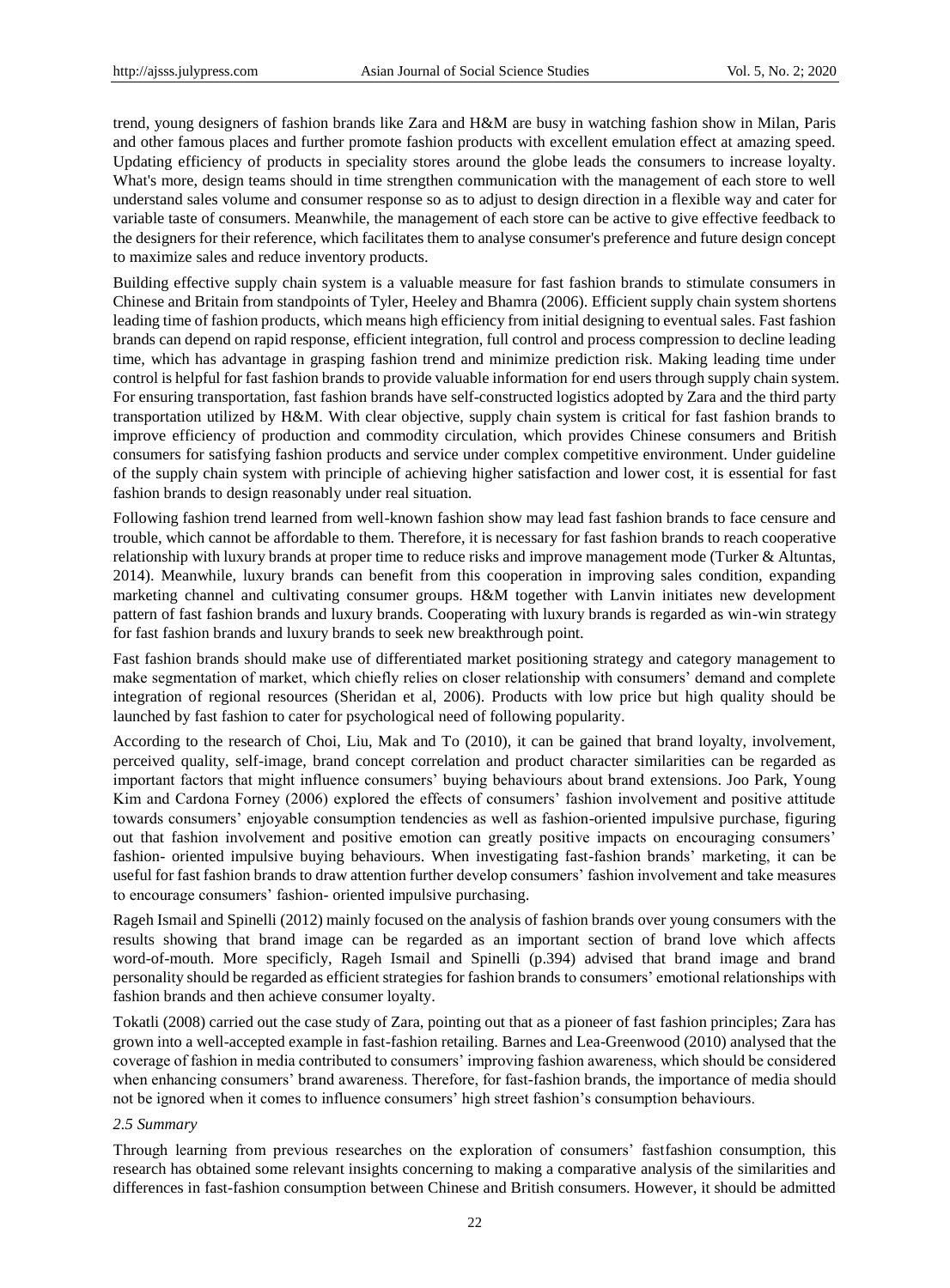that previous studies might not focus much on this field, making it quite challenging to find out reliable and convincing research outcomes in this research. Therefore, more efforts should be made to put forward a relatively well-developed research design, to ensure the data collection process to be carried out in a smooth way, to analyse the collected data reasonably and eventually come out with satisfactory research outcomes.

It is no doubt that research methodology is considered as an effective way to dig out the truth of a given theme on a specific perspective (Peffers et al, 2007).

## **3. Discussion of Methodologies**

#### *3.1 Chapter Overview*

This chapter will discuss the research methodology utilized by the researchers in carrying out the comparative analysis of Chinese and British consumers' consumption behaviours and attitudes toward fast -fashion brands like Zara and H&M. Significance of research methodology will be presented to illustrate the necessity of implementing it in order to get reliable and insightful research findings. Furthermore, research methodology will include research design and procedure, questionnaire design and analysis, data collection and sample description to make the research more rational and logical. Some factors which can lead to variables of collected data will be explored. Finally, limitations will be put forward to have a reflection for previous studies and further improvement in the future research.

#### *3.2 Significance of Research Methodology*

Research methodology means a series of methods applied by the researchers to promote a particular research under premise of rational research hypothesis to dig out the trustworthy evidence for the research topic. As a comprehensive approach, research methodology provides a philosophical framework for approaching research. It is research methodology in this dissertation that takes effect in making a comparison regarding market situation between Chinese market and British market together with differences and similarities related consumption behaviour and attitude on fast-fashion brands.

In the process of facilitating the final findings, research methodology is employed with different standard for providing solutions to research questions. For purpose of exploring the factors which have influence on consumption behaviours and attitude towards fast-fashion brands between Chinese consumers and British consumers, factors in terms of social, personal, psychological and cultural are analysed to search for answers. By taking advantage of research methodology, the researchers can stimulate the relative industries to figure out more innovative ideas through current and previous collected data and information for their reference. Unanswered questions or the fields which have not exploited can be gained brand-new knowledge with systemic and appropriate method by overcoming research problems (Burck, 2005).

## *3.3 Design and Procedures*

Research design means a detailed outline for conducting research. As an overall strategy, research design plays a critical role in coordinating different research sections (Creswell, 2013). Therefore, a well-developed research design is essential for achieving ideal research results. Effect of research design is to make sure gathered evidence can provide effective solutions for researchers to research questions. For this research, it will utilize both quantitative and qualitative research as research methods. Questionnaires will be distributed randomly to the people outside the shopping mall in China and the UK respectively, which is aimed to achieve following understandable items: (a)consumption preference, (b) consumption behaviour and attitude, (c) strategic measures which can stimulate fast-fashion brands.

Understanding on consumption preference can be realized by the theory of the consumers (White & Dahl, 2006). According to their willingness, consumers make decisions and give priorities regarding the fast-fashion brands which are preferred by them. Based on consumption economics and behaviours science, consumption behaviour is paid attention by researchers in light of external environment such as social factors. Experience and perception on fast-fashion brands have influence on consumption behaviours. Analysis about consumption attitude towards fast-fashion brands from aspects of emotion, cognition and behaviour will be carried out. Owning to consumers' inclination, consumption attitude has influence on the choices of fastfashion brands.

## *3.4 Questionnaire Design*

In order to gather valuable and helpful data, 200 well-structured questionnaires were distributed at random to the people outside fast-fashion brand stores in China and the U.K respectively, which were made up of three main sections. Questions in the first section were demographic information, which refers to gender, age, occupation, income level regarding to the respondents. The second section was aimed to investigate influential factors on the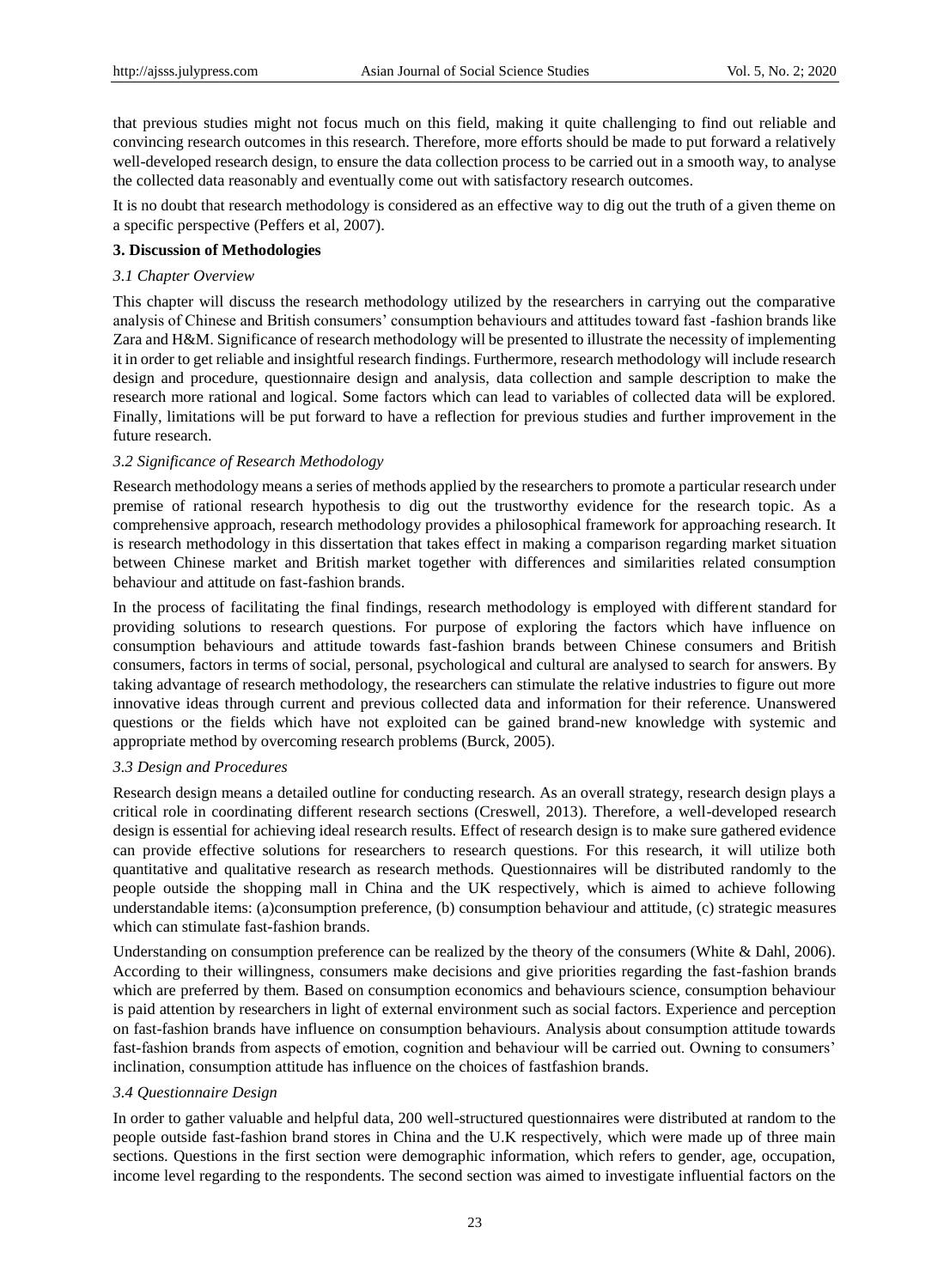respondents when they considering fast-fashion brands, which includes price, after-sales service level, promotional channels of fastfashion products. The final section was correlated to the psychological perspectives which have influence on purchasing intention, which involves brand perception and awareness, purchasing motivation.

It can be learned from questionnaire design that this research is analysed from three levels. At the very beginning, this research leads people to have a general knowledge of consumption behaviour and attitude towards fast-fashion brands. Then, this research focused on comparative analysis on consumption behaviour and attitude on fastfashion brands between Chinese consumers and British consumers, which has intention to make comparison of fast-fashion brands consumption under emerging economy and matured market. At last, this research laid emphasis on two specific fast-fashion brands named Zara and H&M that are well-known fashion brands to consumers of the two countries. Major similarities and differences concerning consumption behaviour and attitude on fast-fashion brands between Chinese consumers and British consumers can be understood through detailed levels of analysis.

#### *3.5 Data Collection and Sampling*

Based on this research, sampling is necessary for the researchers to make analysis related to the people who are involved in answering research questions to meet the research aims and objectives. As for this research, the target audiences were Chinese and British who have ability and aspiration to experience fast-fashion brands consumption. In the distributed questionnaire, 200 people in total who appeared around department stores of fast-fashion brands were selected as the target respondents of this research, including 100 Chinese consumers and 100 British consumers. And a series of questions were listed to seek the potential answers to the research questions. This research made great effort to make sure the respondents were randomly selected in China and in Britain so as to enable the research results to represent the perspectives of general Chinese and British consumers of fast-fashion brands. Although a relatively small percentage of people were invited to participate in the process of this research, the sampling results were still considered as quite useful reference for this research to achieve convincing research outcomes. Under requirement of randomness, probability sampling was selected by the researcher to understand consumers at different age and consumption level.

With regard to the sample profile, this research distributed the questionnaires to both male respondents and female respondents in the research process to ensure that both women and men were participated in this research to share their viewpoints over fastfashion consumption. It is well known that gender has close relations with fast-fashion products, and especially the female consumers show more enthusiasm and aspiration compared with male consumers (Howarton & Lee, 2010). Age of the respondents was considered as a powerful element related to fast-fashion brands consumption, which indicated that young consumers have strong tendency owning to fast-fashion brands cater for their need from different angles. Furthermore, income level of consumers was shown positive correlation to consumption behaviour and attitude on fast-fashion brands. Consumers with high income level are more inclined to purchase fast-fashion brands. Vice versa, consumer groups with low income level make less contribution to fast-fashion products. Moreover, psychological factors of consumers in China and Britain were associated with consumption behaviour and attitude about fast fashion brands. For example, in order to have face and show social status, Chinese consumers displayed great concentration on fast-fashion brands via various channels. Meanwhile, they spent a large proportion of annual salary on fast-fashion products, while British consumers might be inclined to show their unique taste and pursuit for superior quality by means of fast-fashion brand consumption.

## *3.6 Variables of Data*

Consumption behaviour and attitude on fast-fashion brands can be affected by certain factors. Pursuit and enthusiasm on fast fashion brands consumption are driven by some factors, including brand perception, psychological demand such as showing social status and personal taste and relative aspects. However, of particular note, consumption behaviour and attitude on fast fashion products are not always the same at every stage. There are variables generated by different reasons, which needs the researchers to pay attention and search for corresponding measures to stimulate fastfashion brands consumption.

As the fundamental unit of market, characteristics the consumers have great influence on growth and consumption of fast-fashion brands. Especially, income level of the consumers is strongly associated with increasing sales volume and improving brand values of fast-fashion brands (Hustvedt & Dickson, 2009). With higher income level, consumers might be more loyal to a certain fast-fashion brands. Moreover, with higher income level, the consumers have powerful ability to undertake risks and have a preference for fast-fashion brands. However, income level of the consumers will be vary owning to job performance of consumers, industry development and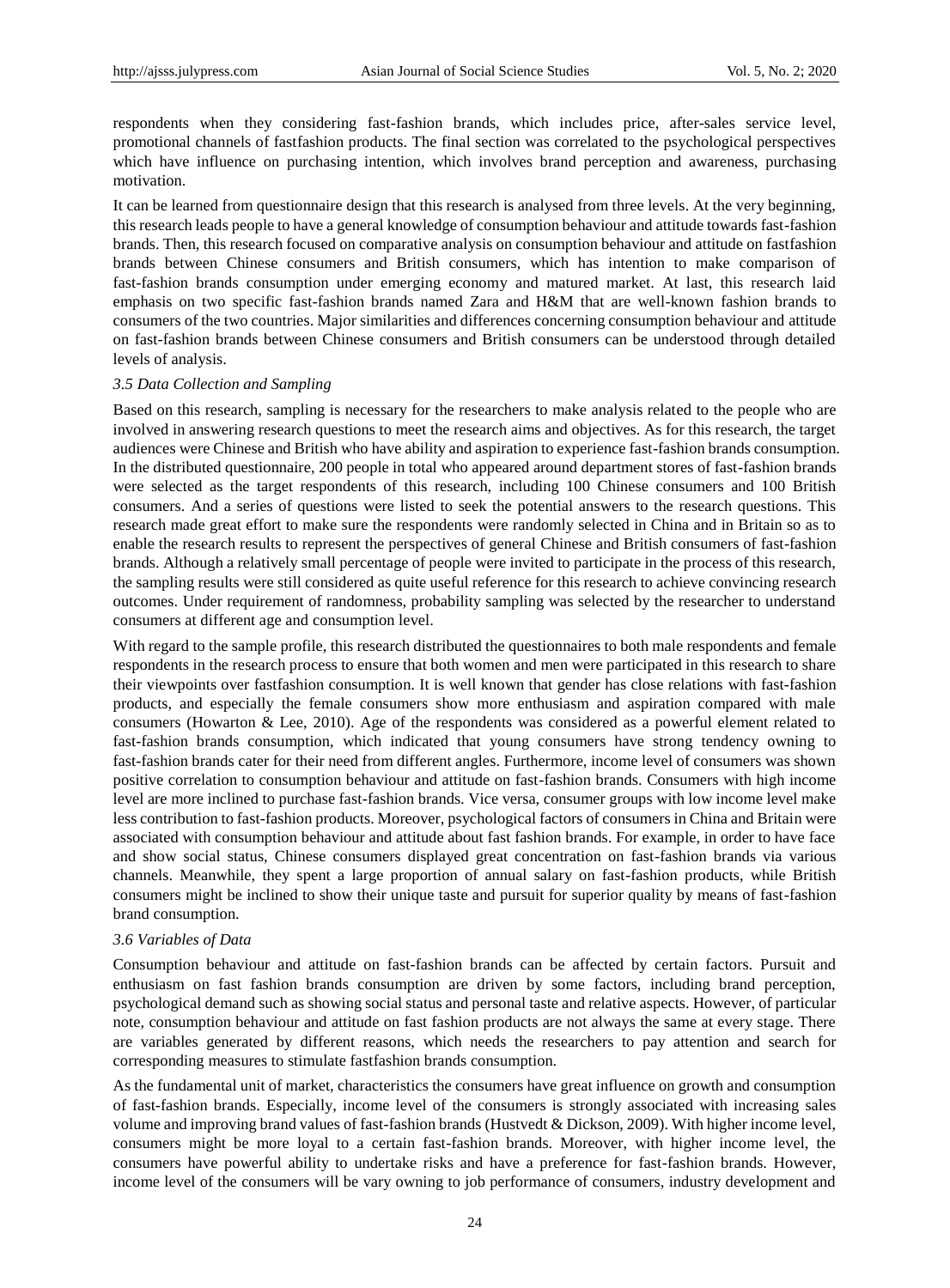payment strategies of human resources, which further forms uncertain influential factors to promote fast-fashion brands.

In terms of the brands themselves, only rapid and consistent innovation can win loyalty and aspiration from consumers. As for the young consumers who have preference on fast-fashion brands, they are attracted by rapid reaction of fast-fashion brands. This requires fast-fashion brands to follow up fashionable elements and ensure updating at an amazing speed (Johar, Sengupta & Aaker, 2005). Furthermore, the consumers would like to display their personality according to fast-fashion brands, which requires brands to combine fashion trends with brand style to cater for the need of consumers. Therefore, speed of reaction and updating will be variables for influencing fast-fashion brands consumption.

Methods of brand promotion can be viewed as variable that has impact on fast-fashion brands. It is well acknowledged that fast-fashion brands should make full use of social media to promote products (Goh et al, 2013). For instance, H&M can update timely fashionable news and product information through its own web page on well-known Facebook. In contrary, with less advertisement promotion, Zara makes use of physical department stores to enable consumers to experience professional and superior service. Therefore, promotion strategies will influence consumers' perception on fast-fashion brands and purchasing decision. What's more, access to internet marketing can be variable of fast-fashion brand consumption of consumers.

## *3.7 Limitation*

This research involves various perspectives in order to make the comparative analysis about consumption behaviour and attitude on fast-fashion brands between Chinese consumers and Britain consumers. Many endeavour has been made by the researchers. However, there are still some limitations existing in the holistic research process. More questionnaires would have been distributed to the respondents with the aim of gathering credible data and information. If time allows, more variables that can have influence consumption of fast-fashion brands will be dug out to meet the research aims and objectives. Besides, other potential options of data collection could have been used in this research in order to acquire more useful and supportive data. For example, interview, which is a popular way to be adopted in academic studies, can be used in this research to obtain first-hand information concerning this research.

#### **4. Discussion of Research Results**

#### *4.1 Introduction*

This research focused on making a comparison between Chinese consumers and British consumers' fast-fashion consumption behaviours, the questionnaire feedbacks received from Chinese and British consumers respectively served as valuable data to help this research to develop effective research outcomes. When analyzing the data collected, this research tended to compare Chinese consumers and British consumers' answers to this each question so as to find out the similarities and differences between the two types of consumers toward fast-fashion consumption.

## *4.2 Overview of Respondents*

In this research, 100 questionnaires were sent to Chinese consumers and British consumers respective and the respondent rates of Chinese and British respondents were 93% and 97%, which could be regarded as effective data for this research.

|                          | <b>Response Rate</b> |
|--------------------------|----------------------|
| <b>Chinese Consumers</b> | 93%                  |
| <b>British Consumers</b> | 97%                  |

#### Table 1. Response rate

In this research, 62% out of the 93 Chinese respondents were female, while the male Chinese consumers accounted for 38%. For the British consumers, female consumers accounted for 58% of the total British consumers and the male consumers took up 42%. These figures showed that this research had reasonable combination of both female and male respondents to ensure the results gained from this research can be useful to represent the perspectives of Chinese consumers and British consumers of fast-fashion goods.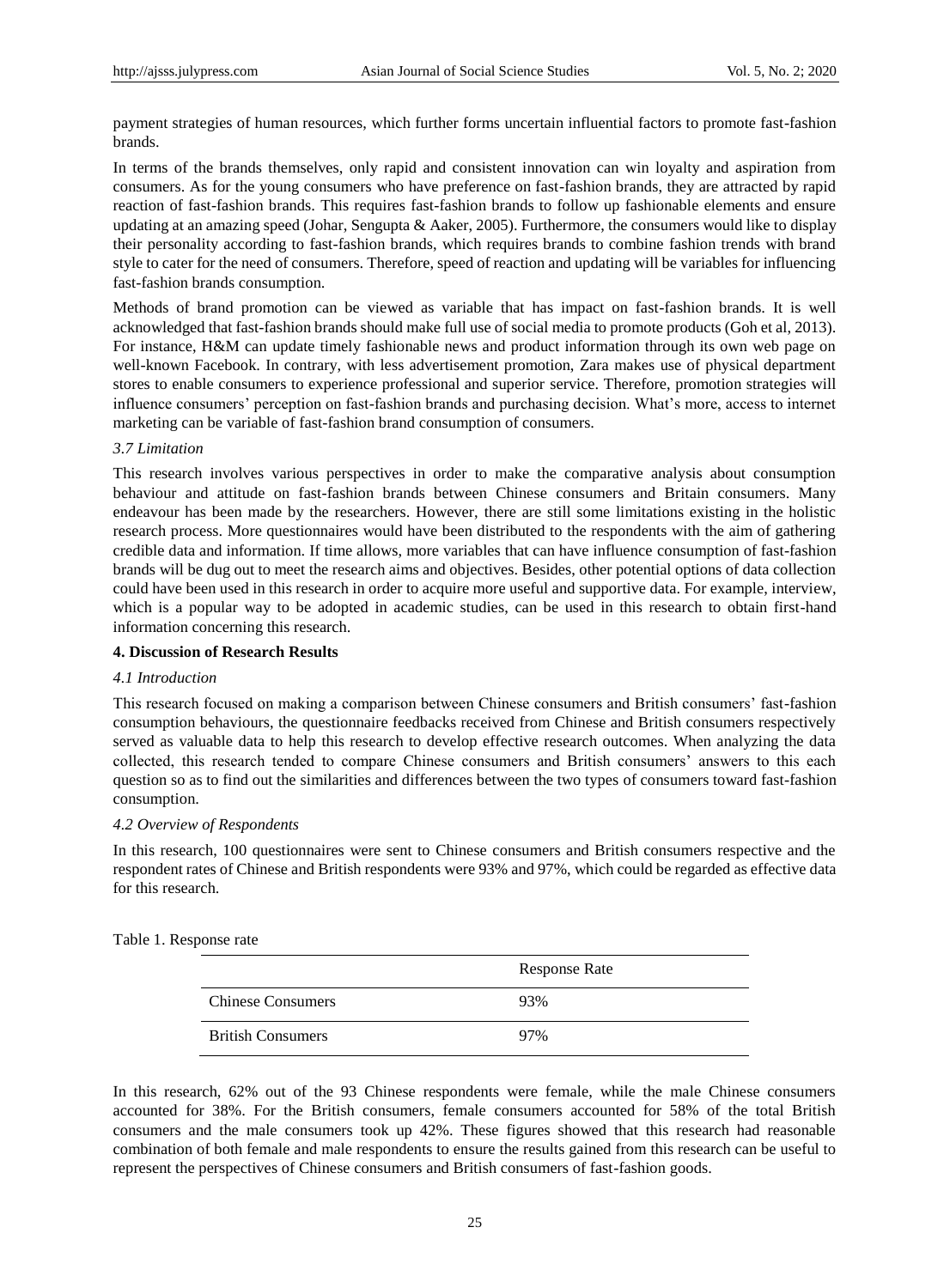

Graph 1. Gender proportion of Chinese and British Respondents

When considering the age of the respondents, it can be seen from the graph below that the Chinese consumers who participated in this research concentrated on the age between 20 and 29 as well as between 30 and 39, while the British consumers participated in this research showed similar age groups, even though the proportion of the two age groups between Chinese consumers and British consumers were not the same. This result served as a beneficial condition to enable this research to focus on the exploration of the consumption behaviours and preferences of Chinese and British consumers aged between 20 and 39.



Graph 2. Age of Chinese and British respondents

This research also evaluated the salary level of the respondents and the research outcomes collected showed that the majority of Chinese respondents and British respondents in this research concentrated on consumers with the annual salary between £10,000 and £40,000. It is also believed that consumers at this range of annual income might be the largest potential consumers of fast-fashion brands, making the research results more convincing.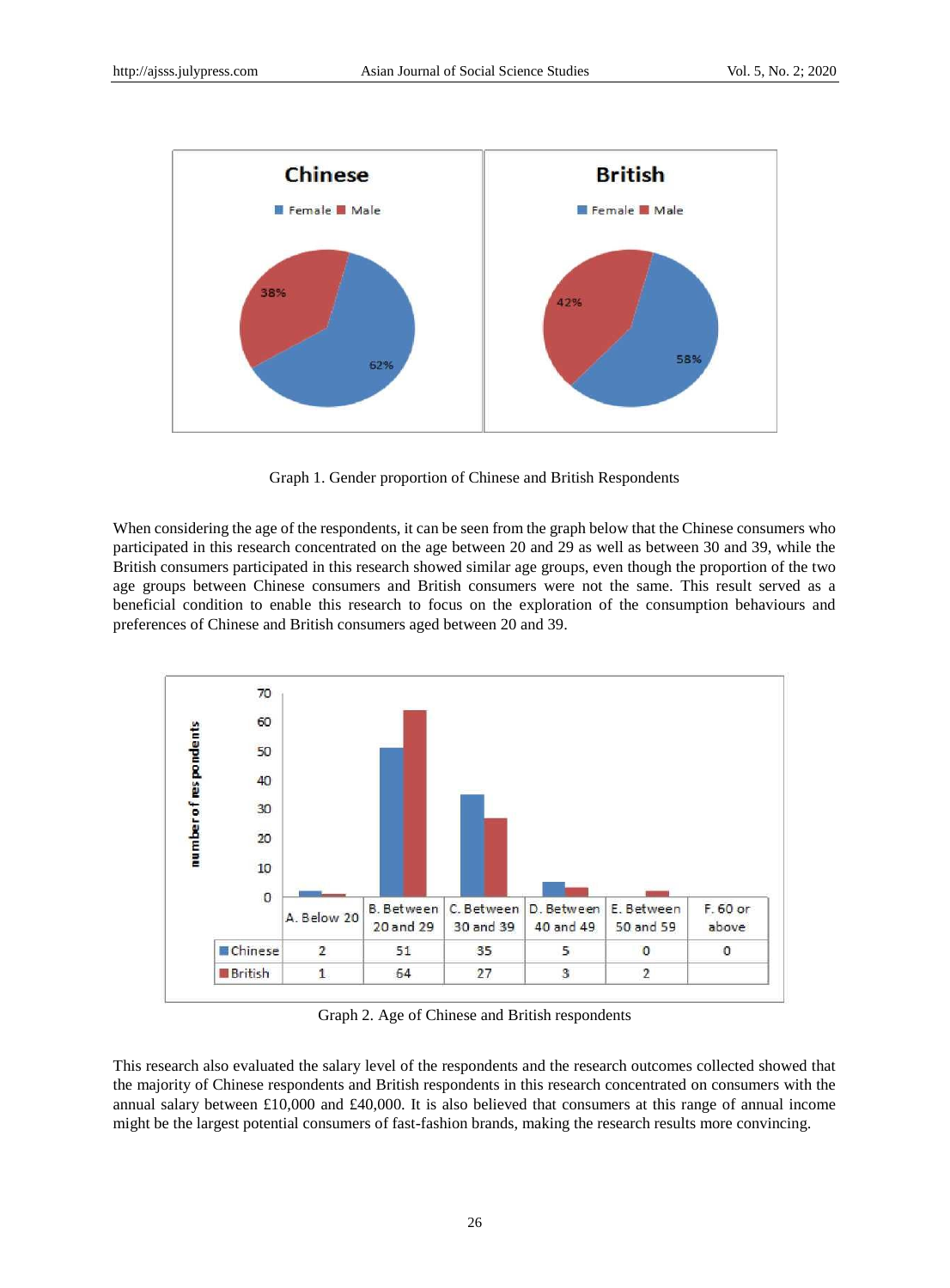

Graph 3. Annual income level of Chinese and British consumers

When making a comparison between Chinese consumers and British consumers in terms of their consumption frequencies of fast-fashion consumption, the results gained can be reflected from the graphs below. It can be seen from below graph that frequencies between 2 and 5 times per month accounted for the largest proportion in China and British. In China, the second largest percentage of fast-fashion consumption frequency was between 6 and 10 times per month, while percentage of between 6 and 10 times per month among British consumers was 20%. What's more, fast-fashion consumption frequency less than 2 times per month formulated striking contrast between Chinese consumers and British consumers, which were 5% in China and as high as 34% in British. Through carrying out a comparative analysis of Chinese and British consumers' frequencies of fast-fashion consumption, this graph can provide a valuable reference for fast-fashion brands to have a better understanding of different consumers and take corresponding measures to motivate consumers' consumption behaviours.



#### **British consumers**

Graph 4. Frequencies of fast-fashion consumption between Chinese consumers and British consumers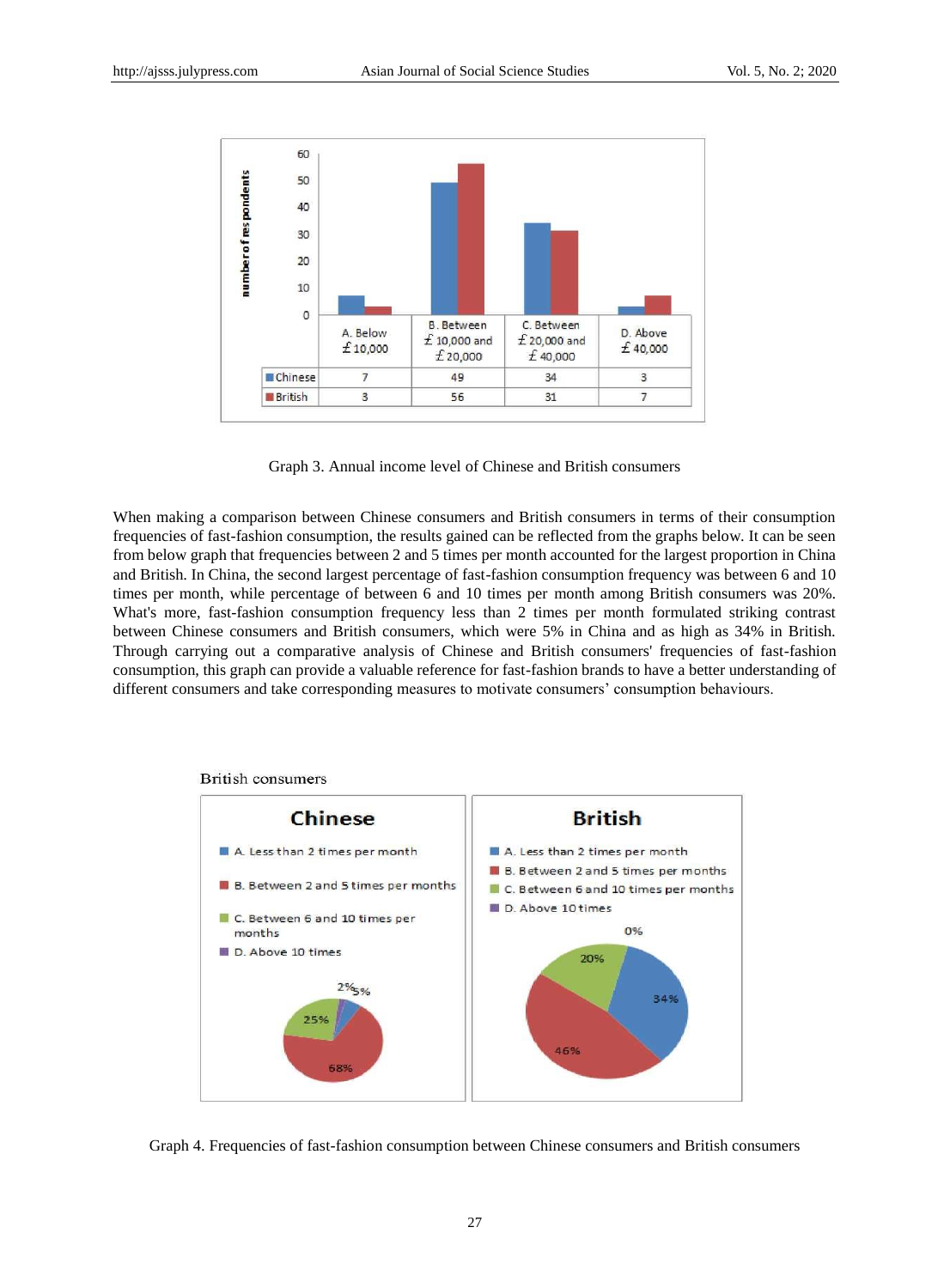For Chinese consumers who have engaging in fast-fashion consumption, the proportion of Chinese respondents with the consumption experience between 1 and 3 years was as high as 55%. While the largest percentage was 39% among British consumers with the consumption experience of British consumers between 4 and 5 years. The proportion of Chinese consumers with the consumption experience of less than one year was 33%. However, only 6% of British respondents have fast-fashion consumption experience of less than one year. Meanwhile, sharp contrast regarding consumption experience above 5 years existed in the fast-fashion consumption between Chinese consumers and British consumers, which were 4% and 28% respectively. This graph suggested that consumption experience of Chinese consumers was not adequate as an emerging market of fast-fashion brands, while it had been regarded as regular consumption behaviours of British consumers as a matured market of fast-fashion brands.



Graph 5. Consumers consumption experience of fast-fashion brands

As for Chinese consumers and British consumers, they have their own reasons when choosing fast-fashion brands consumption. For Chinese consumers, fashion design and attractive price were main driving forces to consume fast-fashion brands. While it was personal style and superior quality of fast-fashion brands that stimulated British consumers to be enthusiasm about fast-fashion consumption. Moreover, some other factors also indicated in this research the reasons that motivated Chinese consumers and British consumers to purchase fast-fashion goods, which involved convenience and following the fashion trend. And the percentage of each reason is quite different between two countries. This graph can be an effective channel for fast-fashion brands to set up strategic marketing approaches according to different major reasons to attract potential China consumers and British consumers respectively.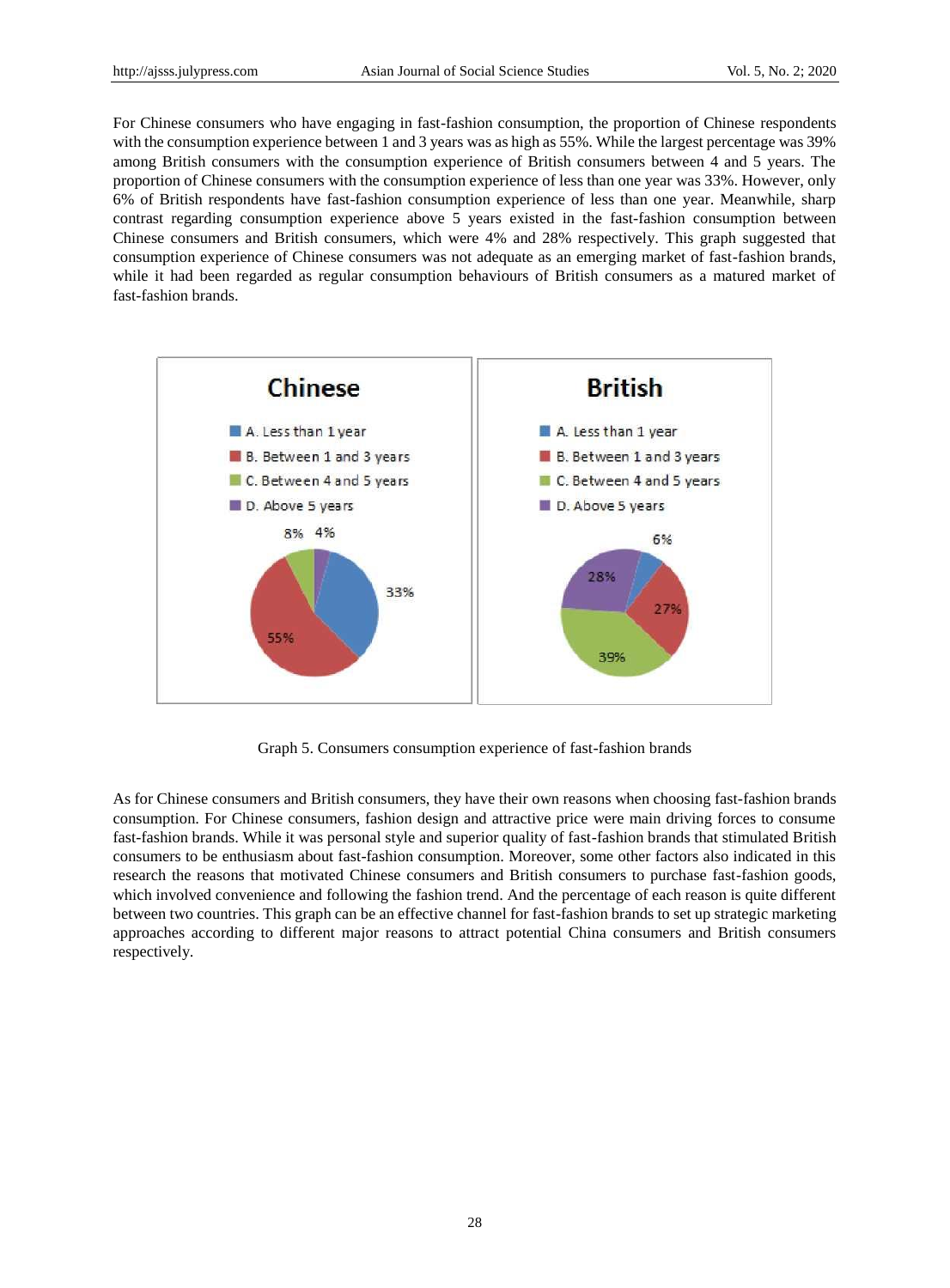

Graph 6. Reasons for fast-fashion consumption between Chinese and British consumers

With regard to the question that what elements Chinese consumers and British consumers will consider while making fast-fashion brand consumption, it can gain some insights from the following graph. The most popular element considered by the majority of Chinese respondents in this research was sales promotion, which might inspire fast-fashion brands to pay more attention to this aspect and apply appropriate methods of sales promotion to stimulate consumption aspiration of Chinese consumers. Meanwhile, constant sales promotional plans can help fast-fashion brands to win fixed Chinese consumer groups. The second popular element selected by Chinese consumers was celebrity effects, which was an effective implication for fast-fashion brands to make good use of popular celebrity as brand endorsers to attract Chinese consumers, gain their trust and loyalty so as to and enhance the entire performance of fast-fashion brands. While British consumers viewed product quality and brand image as major elements in their fast-fashion brand consumption, which required fast-fashion brands to improve product quality.

More importantly, it might be beneficial for fast-fashion brands to further make efforts to create impressive brand images for consumers, which included corporate images, user's image, service level and consumers' expectation on fast-fashion brands. In addition, shopping experience and product reputation might also be elements that were considered by Chinese consumers and British consumers at different level. Based on the consideration of the specific elements that are generally considered by Chinese consumers and British consumers respectively concerning fast-fashion consumptions, it might provide some insights for fast-fashion brands to develop some effective strategies to improve their competitive edges in the fast-fashion industry and win the loyalty of customers.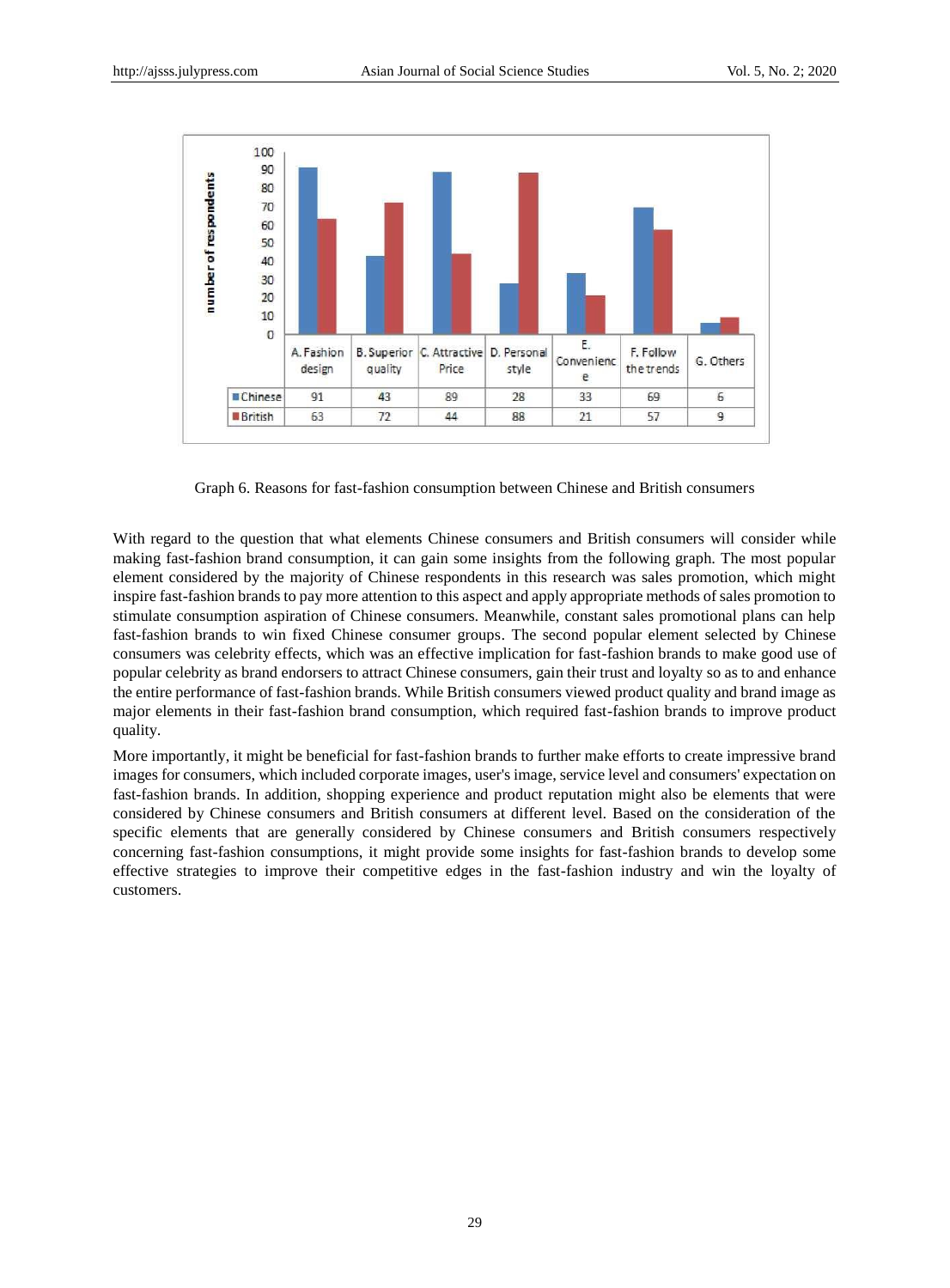

Graph 7. Elements to be considered by Chinese and British consumers in terms of fast-fashion consumption

In the questionnaire section, a question was designed to have a better understanding on popular fast-fashion brands among Chinese consumers and British consumers. It can be observed that 89 respondents of total Chinese consumers preferred Zara and 83 Chinese respondents preferred Giordano, which were two major popular fast-fashion brands among Chinese consumers. In terms of British consumers, Uniqlo and Zara were considered as popular fast-fashion brands, which were selected by 85 British respondents and 77 British respondents respectively. It can be summarized that Chinese consumers and British consumers had favourite fast-fashion brands named Zara in common. What's more, other fast-fashion brands such as Gap and H&M were also viewed as popular fast-fashion brands by both Chinese consumers and British consumers even though the degree of popularity might be different between these two types of consumers. The following graph can be regarded as a valuable reference for different fast-fashion brands when entering into Chinese market and British market, which was aimed to increase market competitiveness and promote sales growth.



Graph 8. Popular fast-fashion brands among Chinese and British consumer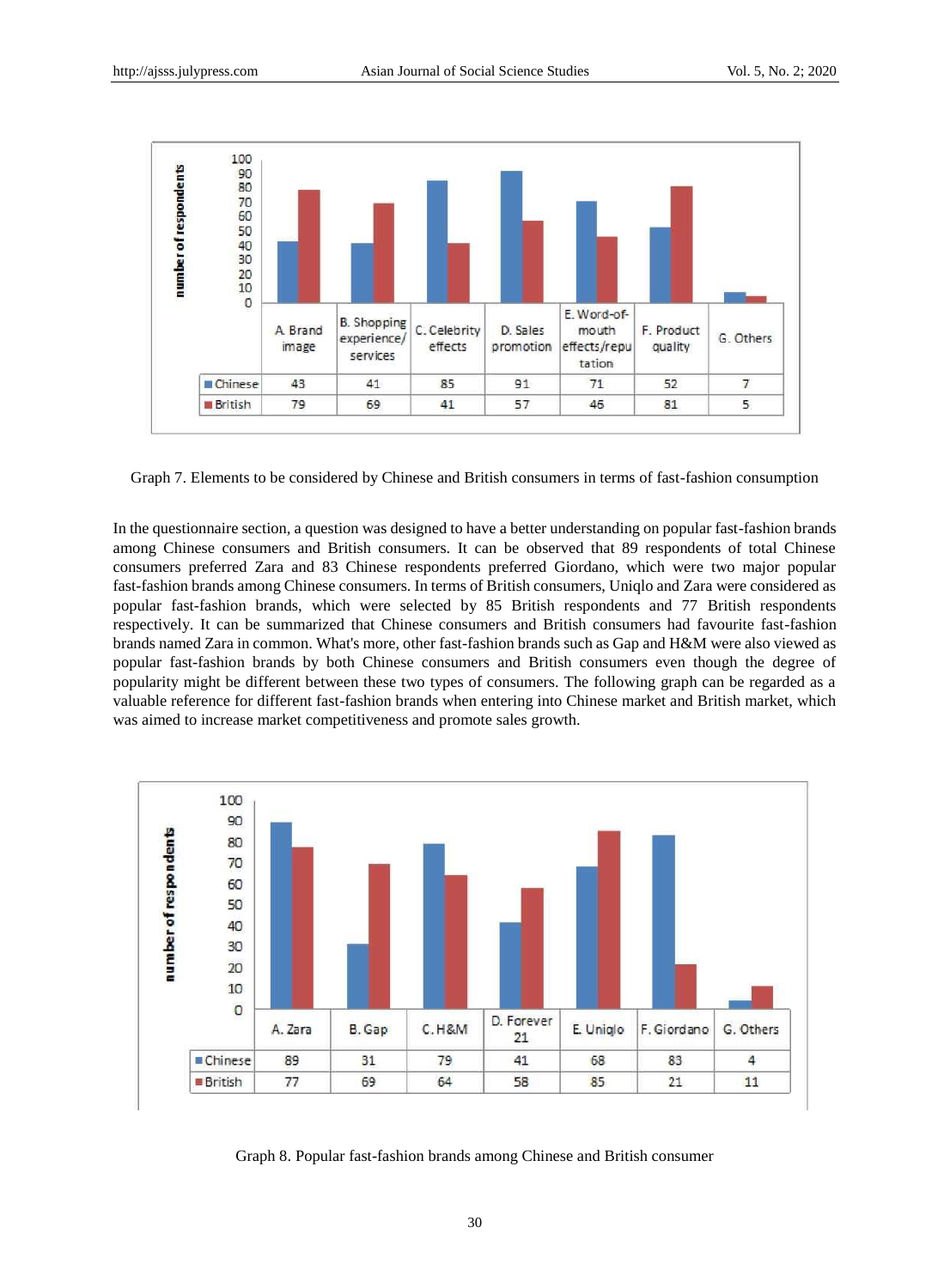From the following graph, it can lead people to have comprehensive knowledge about consumption behaviours of fast-fashion brands for Chinese consumers and British consumers. As for Chinese consumers, as high as 55% respondents had consumption behaviours of impulse buying, meaning that the majority of Chinese respondents might fail to carry out a comprehensive consideration before making their fast-fashion consumption decisions. These behaviours can be affected by shopping environment and promotional activities. 31% of Chinese respondents expressed that they had rational consumption behaviours toward fast-fashion goods. While in terms of British respondents, the proportion of British respondents who have rational fast-fashion consumption behaviours accounted for 63% of the total. Under guideline of the utilitymaximizing rule, most of the British respondents showed that they can make reasonable purchasing decision according to their practical need. The account of impulse buying among British consumers was only 12%. From these figures, it can be seen that compared with Chinese respondents, the British consumers might be relatively more rational when it comes to fast-fashion consumption.



Graph 9. Consumption behaviours of Chinese and British consumers

It is critical for fast-fashion brands to attract potential customers and further turn them into their loyal consumer groups, which is beneficial for fast-fashion brands to save cost in promotion. This question was designed to investigate whether the respondents will be loyal to fast-fashion brands. Consumers with different cultural background from China and Britain held different viewpoints. Neutral attitude from Chinese consumers and British consumers accounted for the largest percentage in two countries. Furthermore, 37 Chinese respondents displayed little disagreement related their loyalty to fast-fashion brands. While 32 British consumers showed that they agreed little to be loyal to fast-fashion brands.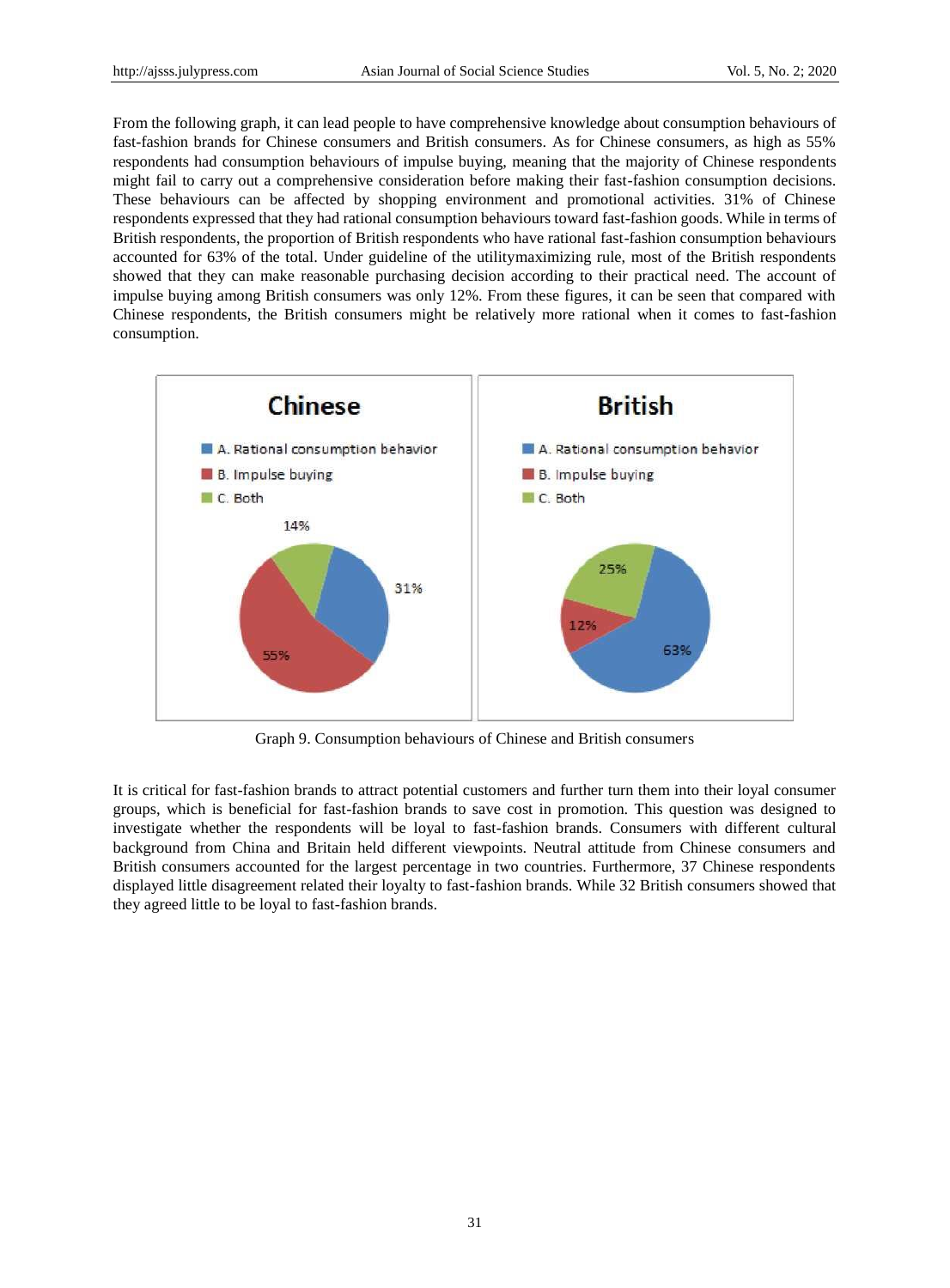

Graph 10. Whether the respondents will be loyal to fast-fashion brands

For the purpose of motivating more consumers' fast-fashion consumption behaviours, it is of great significance to figure out the most effective motivations to attract consumers. Without doubt, it is possible that different consumers might be motivated by different factors and this research made a comparison between Chinese consumers and British consumers in terms of the effective motivation to fast-fashion consumption. Graph 11 was presented to illustrate the findings gained from this research. In terms of Chinese respondents, 88 consumers of total respondents considered sales promotion as the most effective motivations that stimulated them to pursuit fast-fashion consumption. Chinese consumers thought that they could get preferential price from sales promotion. Another motivation was effective marketing initiatives in mind of Chinese consumers. As for British consumers, they considered brand consciousness/brand loyalty and effective marketing initiatives as the most effective motivations to fast-fashion consumption with the support of 81 and 76 respondents respectively. Common motivation to both Chinese and British consumers was effective marketing initiatives, which can be emphasized by fast-fashion brands to put forward strategic marketing measures to enhance brand recognition. Besides, favourable brand image should be taken into consideration by fast-fashion brands in order to better attract and motivate the consumption of British consumers.



Graph 11. Most effective motivations to fast-fashion consumption (multiple choices)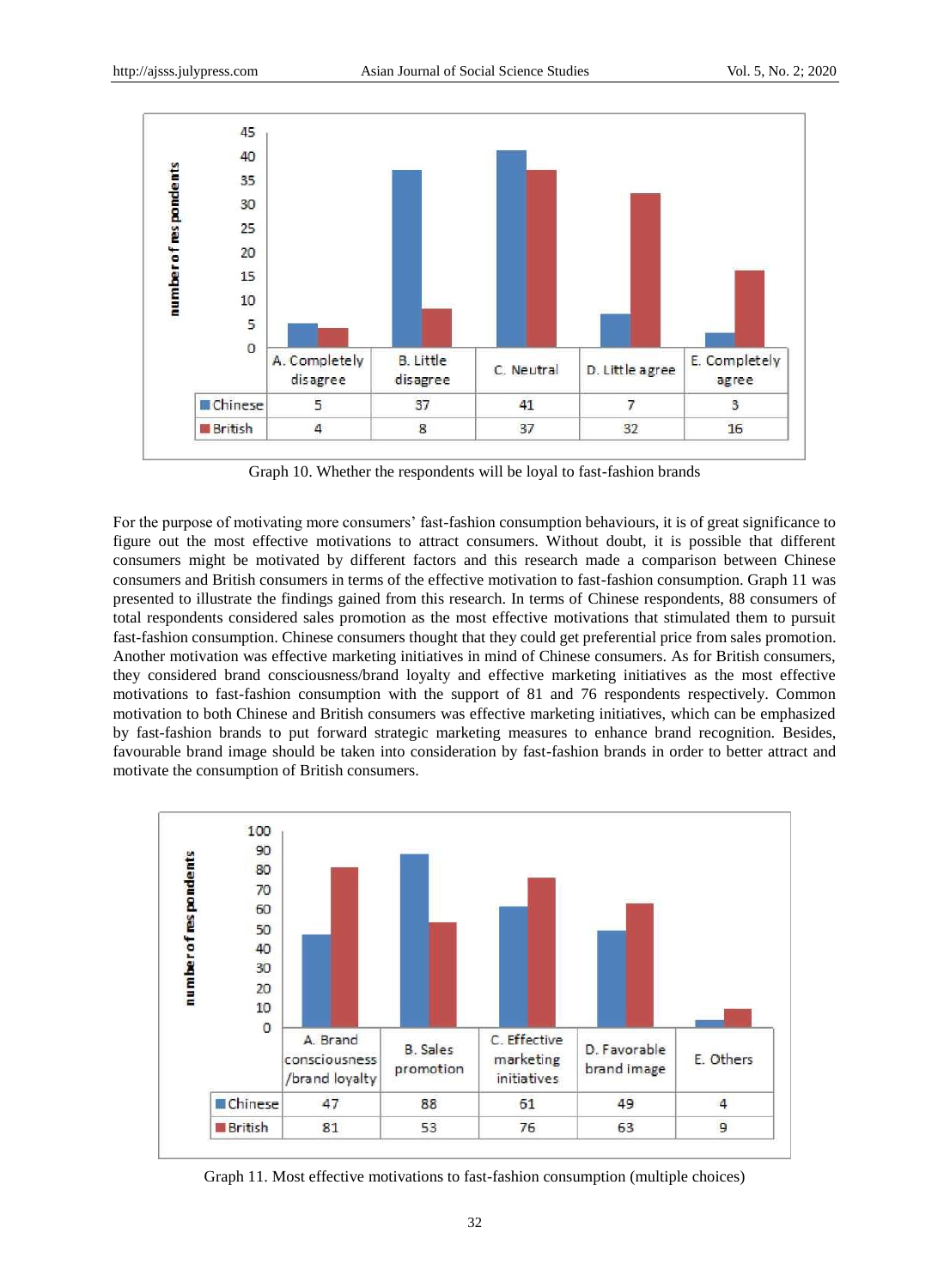Question 12 was designed to explore effective measures that enhance loyalty to fastfashion brands, which gave impetus to fast-fashion brands to get loyal consumer groups. 91 of 93 Chinese respondents took regular sales promotion and 79 of total respondents regarded membership programs as valuable measures to increase their loyalty to fast-fashion brands. While in terms of British respondents, 86 of 97 respondents expressed that enhancing customer interaction was a strategic measure for them to be loyal fast-fashion brands. Effective interaction between fast-fashion brands and customers can help brands to get insightful feedback and solve problems of consumers efficiently. Meanwhile, 77 of 97 respondents viewed regular sales promotion with different forms as strategic measure to enhance loyalty of British consumers. Through sales promotion, consumers can understand unique features of fast-fashion brand that are different from others and make purchasing decisions.



Graph 12. Measures to enhance loyalty to fast-fashion brands (multiple choices)

## **5. Conclusions and Recommendations**

## *5.1 Conclusion*

In summary, this dissertation was aimed to have an in-depth exploration with regard to consumption behaviors and consumption attitude of fast-fashion brands between Chinese consumers and British consumers. In order to meet research aim and objective, this research was conducted with appropriate research methodology including both qualitative method and quantitative method in order to lead people to have a better understanding on the research results. In particular, questionnaire including a series of relevant questions was well-designed to distribute Chinese consumers and British consumers respectively, which was aimed to find out satisfying answers for research questions.

It can be concluded that there were similarities existing in consumption behavior and attitude between Chinese consumers and British consumers. The demand for fast-fashion brands was presented in the consumption behavior of Chinese consumers and British consumers. Both Chinese consumers and British consumers need purchase fast-fashion brands to meet their hierarchy need in the society. It is widely acknowledged that enhanced hierarchy can facilitate an individual consumer to achieve self-image and self-value. Financial strength of both Chinese consumers and British consumers can exert direct influence on purchasing decision while in department store of fast-fashion brands. Consumers with high income level have strong power in consuming fast-fashion brands like Zara and H&M while capability of consumers with lower income level is relatively low.

In addition, through this research, it can be gained that both Chinese consumers and British consumers are increasingly aware of brand perception. It is fashionable design, attractive price and other relevant elements that draw attention from Chinese consumers and British consumers and drives them to increase consumption frequencies. Various well-known fast-fashion brands make full use of different channels to collect fashionable information, which endeavors to cater for different needs of different consumers in terms of following fashion trend. Enhanced brand perception allows Chinese consumers and British consumers to have a brand-new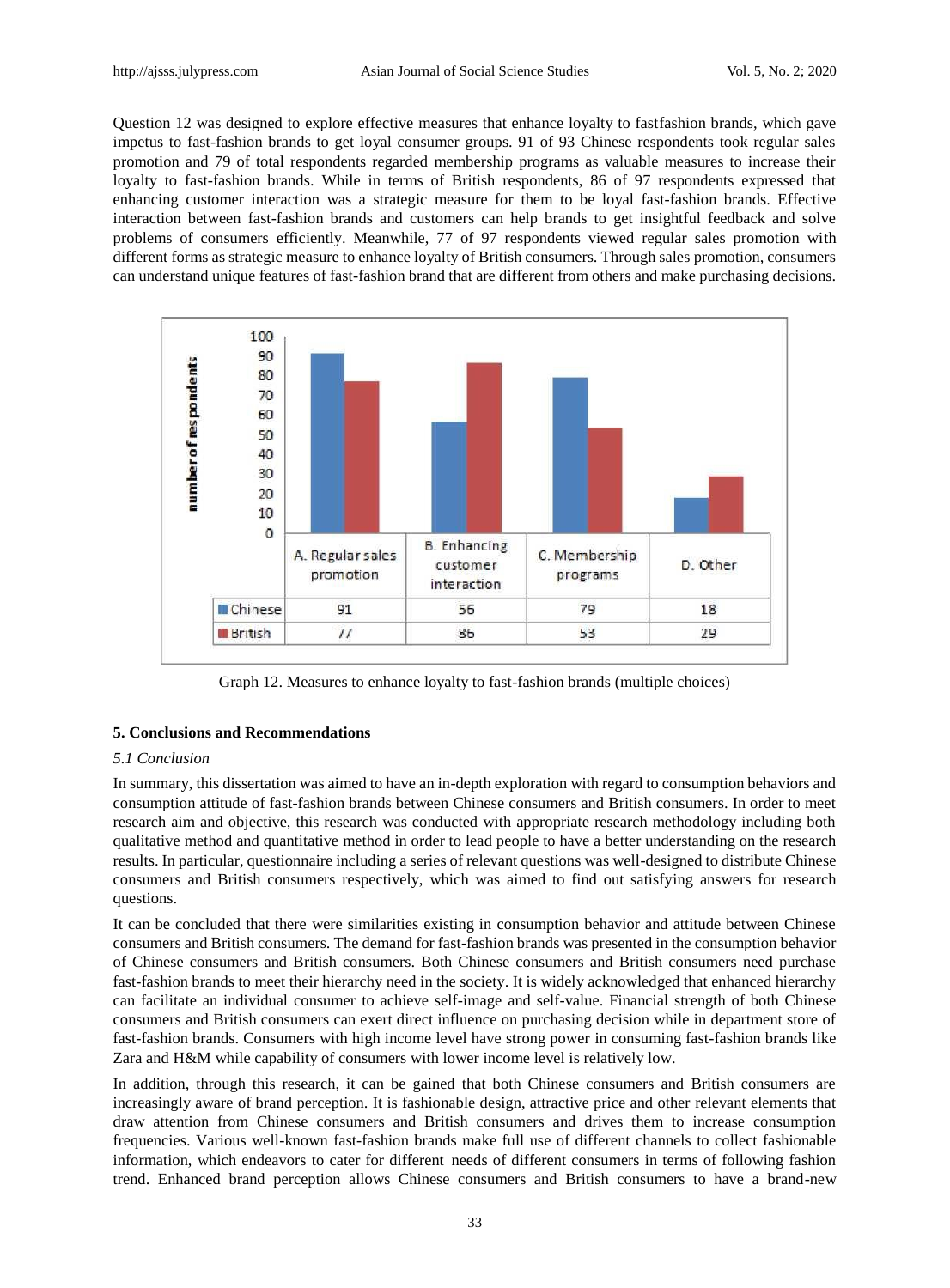experience when purchasing fast-fashion brands. What's more, it can be summarized from questionnaire analysis that female consumers accounted for a large proportion among Chinese consumers and British consumers. Among various fast-fashion brands, Zara was a relatively popular brand, which has high reputation from Chinese and British consumers. As for consumers in China and Britain, effective marketing initiatives were considered the most valuable motivations which can stimulate consumers to purchase fast-fashion brands. And viewpoint of Chinese consumers and British consumers is that sales promotion from fast-fashion brands can promote them to be loyal to new fast-fashion brands.

It is no doubt that differences exist in consumption behavior and attitude between Chinese consumers and British consumers. As an emerging market, fast-fashion brand consumption of Chinese consumers is at the stage of growth. Most of the Chinese consumers are full of curiosity about fast-fashion brands and the young people are quite interested in fast-fashion brand consumption. For majority of Chinese consumers, their impulse consumption was more than rational consumption behavior. Without comprehensive consideration before fast-fashion consumption, most of the Chinese consumers are easy to be affected by sales promotion activities and shopping environment in department store of fast-fashion brands. In contrast, as a mature market of fast-fashion brands, Britain has experienced the initial stage of fast-fashion consumption. Therefore, majority of British consumers can adhere to rational attitude in terms of consuming fast-fashion brands.

Within their consumption capability, British consumers are be able to optimize their fast-fashion consumption and make reasonable purchasing decisions which are in accordance their real need. Chinese consumers endow fast-fashion brand consumption with specific implications. They regarded fast-fashion consumption as a way to show off their financial capability, social status and individual power. In the mind of Chinese consumers, fast-fashion brand consumption can make them distinguish from others. Carrying well-known fast-fashion brands with a limited number can get admiration and respect from the public, which caters for their need of personal status. However, it can be learned that British consumers are more willing to focus on inner quality of fastfashion brands. They preferred fast-fashion brands with superior and reliable quality, which was primary element considered by British consumers in fast-fashion consumption. Fast-fashion brand consumption is a regular behavior for British consumers rather than psychology of showing off.

From this research, it can have a holistic understanding on influential factors such as social factors and psychological factors of consumption behavior and attitude between Chinese consumers and British consumers. Therefore, this research concluded effective strategic measures to stimulate Chinese consumers and British consumers to purchase fast-fashion brands, which were of great benefit for various fast-fashion brands to attract attention from Chinese consumers and British consumers respectively. As international fast-fashion brands like Zara and H&M, they should enhance brand consciousness and have specific brand positioning. In view of the increasing fierce market competition, fast-fashion brands should create their products with unique features, which is beneficial to attract potential customers and further turn them into loyal customers. Unique designing element and rapid updating speed of fast-fashion products are all available to keep loyal consumers. In collecting insightful information, designers and managers of department stores should enhance interaction with consumers to understand their idea about fast-fashion brands and further make final design satisfy requirement of consumers. Meanwhile, market positioning strategy should be paid great attention. Setting up effective marketing initiatives is essential for fast-fashion brands in integrating market resources. In addition to updating speed, supplying efficiency is also critical so that effective supply chain should be built to promote fast-fashion consumption.

## *5.2 Implications for Marketing*

Based on the above comparative analysis of Chinese consumers and British consumers' attitude toward fast-fashion brands, it might be beneficial for fast-fashion brands to adopt different marketing strategies to cater to different types of consumers. And the following aspects might be taken into consideration.

## For Chinese Consumers:

- ✓ Celebrity effects. Chinese consumers are inclined to purchase products whose spokesman is celebrity. Therefore, it is essential for fast-fashion brands to utilize celebrity effects to motivate Chinese consumers. Inviting popular celebrity to make advertisement for fast-fashion brands and employing celebrity to attend charity events regarding to fast-fashion brands are effective to stimulate brand awareness of Chinese consumers and get their attention, which facilitates consumption preference of Chinese consumers.
- ✓ Sales promotion. Sales promotion is a valuable method for fast-fashion brands to increase sales volume and enhance performance. It is necessary for fast-fashion brands to choose appropriate means of sales promotion in accordance with Chinese market situation and consumption preference of Chinese consumers. With pertinence and timeliness, sales promotion can encourage Chinese consumers to accept new fast-fashion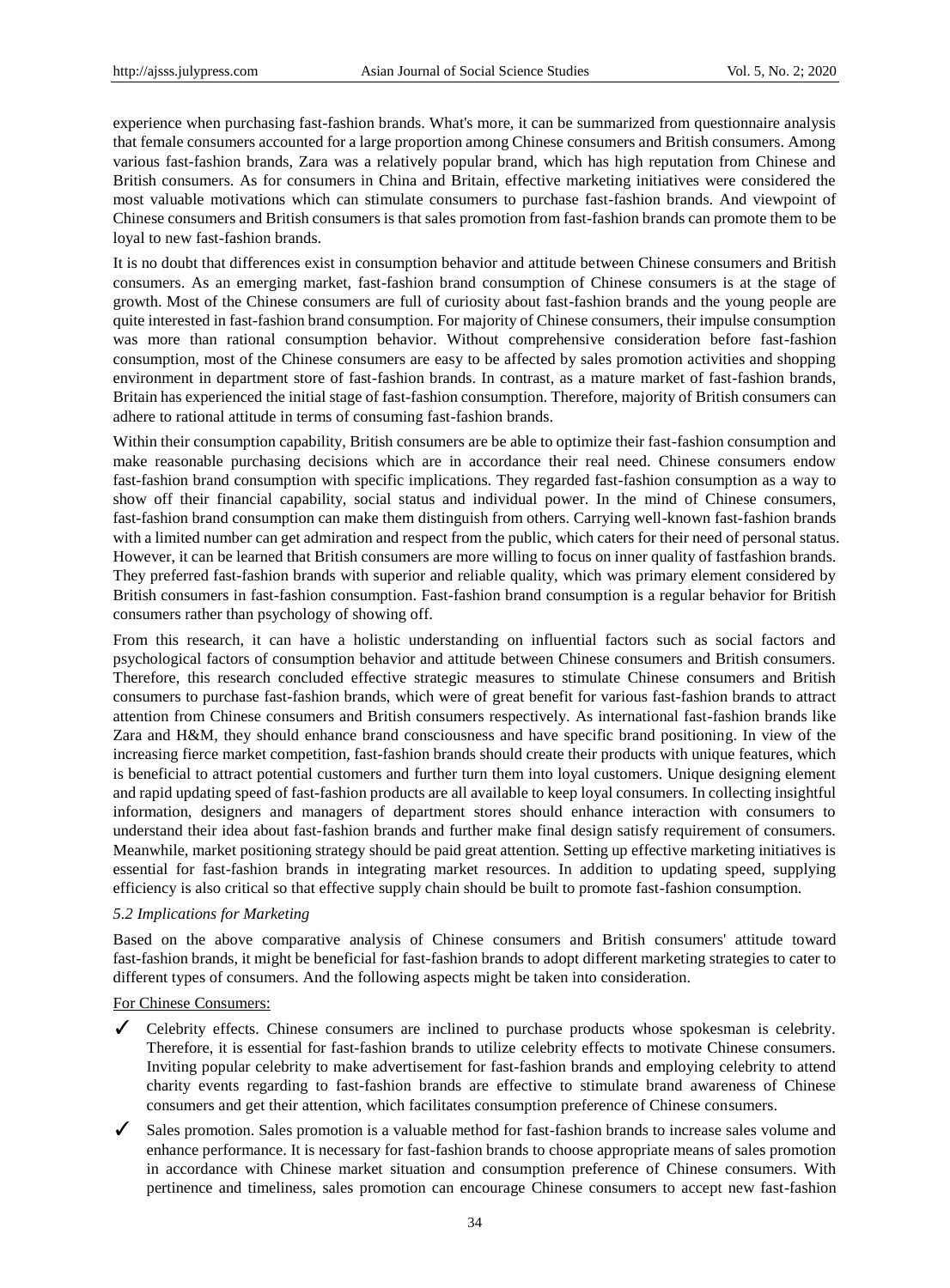brands and win loyal consumers.

✓ Enhance interaction with customers through social media platforms like Wechat. With dependence on smart phone, fast-fashion brands find it more efficient and convenient for them to understand demand of Chinese consumers and solve their problems and confusing. With features of time effective and cost effective, social media can make use of advanced tool such as Trackur to track relevant information related to fast-fashion brands and further analyze the results.

## For British Consumers:

- ✓ Continue to emphasize on quality and comfort. Different from Chinese consumers, British consumers are inclined to have more emphasis on quality and comfort while consuming fast-fashion brands. Choice of good fabrics and fine workmanship should be ensured to improve quality and comfort of fast-fashion brands and satisfy inner pursuit of British consumers.
- ✓ Emphasis on fashion design and fashion elements through effective marketing and advertising. As a matured market, British consumers have experienced consumption of fast-fashion brands. Therefore, it requires fast-fashion brands to devote more energy when shaping brand and designing products, which is helpful to attract more British consumers. What's more, it should draw support effective marketing and advertising to convey useful information to British consumers and get their attention. Moreover, rapid updating speed of fast-fashion brands should be guaranteed according to popular fashion trend.
- ✓ Focus on showing personality and individual styles. As British consumers, they are more likely to display personality different from others. They are willing to purchase fast-fashion brands which can represent their individual styles. Therefore, fast-fashion brands can produce the limited amount of clothing. Meanwhile, offering a wide variety of products for British consumers to choose is a strategic way to cater for the need of British consumers in seeking individual styles.

## *5.3 Research Limitations*

This research only distributed questionnaires to 100 Chinese consumers and 100 British consumers respectively, which might not be large enough to conduct a convincing research. If more time is allowed, more questionnaires will be distributed to Chinese consumers and British consumers to get effective feedback.

Interviews with managers of fast-fashion brands might have been conducted if more time is given. As a reliable research method, having interview is regarded as a direct way to collect trustworthy information from department store managers of fast-fashion brands to gain more inspiring data to support the exploration of this research.

#### **Acknowledgement**

Here after the completion of my dissertation, I'd like to express my most sincere appreciation for all those who kindly help and support me in this process. When reflecting on the writing process of this dissertation, it seems like a challenging but fruitful journey, in which I confronted with various new and challenging items and also gained some memorable things.

I feel grateful for the opportunity to be guided by supervisor who offered a lot of inspiring advices for helping me develop a logic and convincing academic research. Without the guidance and help of my supervisor, I might fail to complete my dissertation in a timely and satisfactory manner.

Meanwhile, I think it's lucky to have the support of my friends. We shared this learning journey together to seek effective ways to carry out a well-designed and considerate academic research and find solutions to the difficulties and challenges we met in the writing process.

In addition, I think the strong support of my parents, who show me unconditional love and care in my whole learning journey.

Thank you for all their help and support and I will do my best to become a better person.

## **References**

Bakewell, C., Mitchell, V. W., & Rothwell, M. (2006). UK Generation Y male fashion *consciousness. Journal of Fashion Marketing and Management: An International Journal, 10*(2), 169-180.

Barnes, L., & Lea-Greenwood, G. (2006). Fast fashioning the supply chain: shaping the research agenda. *Journal of Fashion Marketing and Management: An International Journal, 10*(3), 259-271.

Barnes, L., & Lea-Greenwood, G. (2010). Fast fashion in the retail store environment. *International Journal of*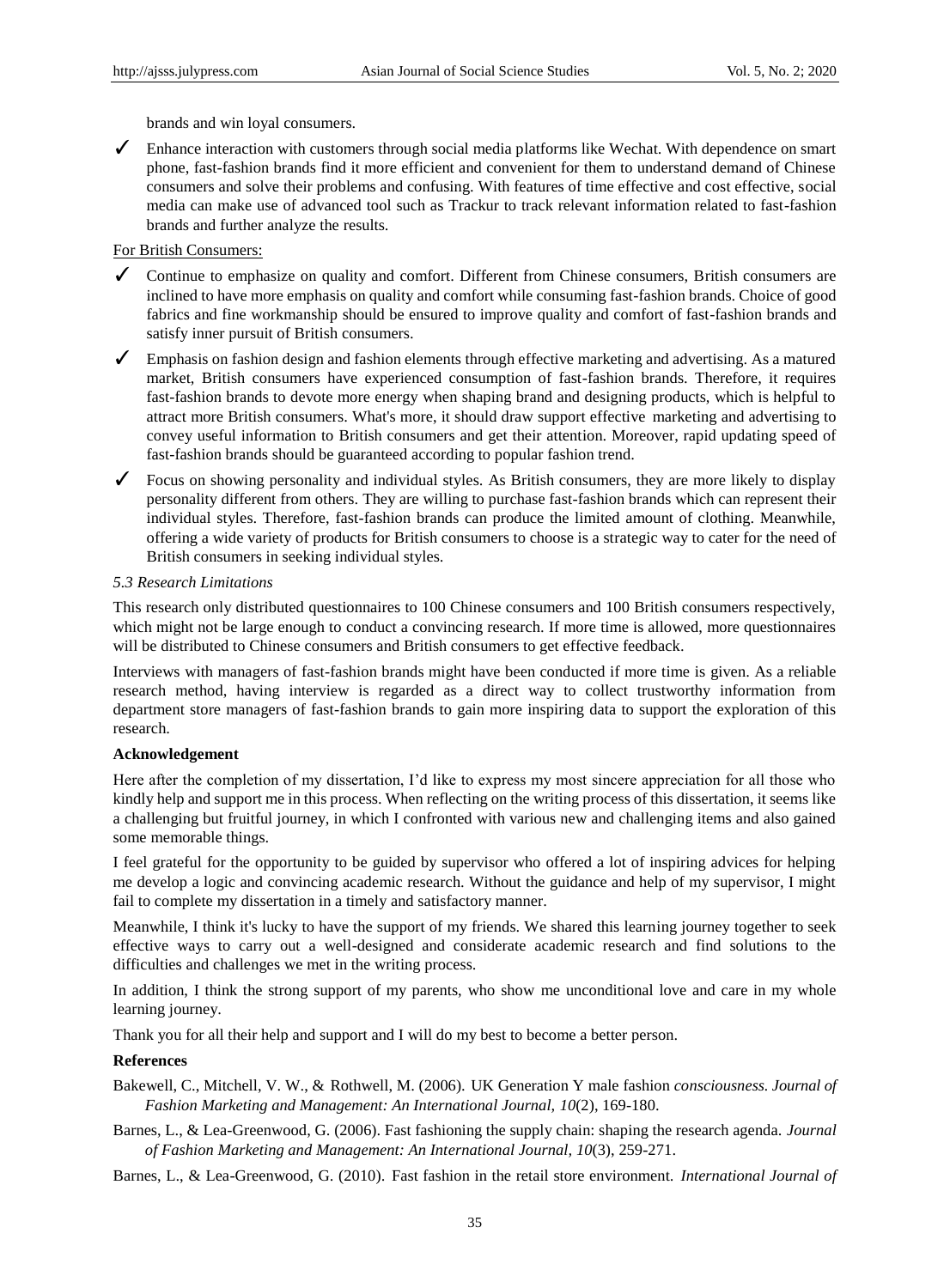*Retail & Distribution Management, 38*(10), 760-772.

- Belk, R. W., Devinney, T., & Eckhardt, G. (2005).Consumer ethics across cultures. *Consumption Markets & Culture*, 8(3), 275-289.
- Bhardwaj, V., & Fairhurst, A. (2010). Fast fashion: response to changes in the fashion industry. *The International Review of Retail, Distribution and Consumer Research*, *20*(1), 165-173.
- Bruce, M., & Daly, L. (2006). Buyer behaviour for fast fashion. *Journal of Fashion Marketing and Management: An International Journal*, *10*(3), 329-344.
- Burck, C. (2005). Comparing qualitative research methodologies for systemic research: The use of grounded theory, discourse analysis and narrative analysis. *Journal of Family Therapy, 27*(3), 237-262.
- Choi, T. M., Liu, N., Liu, S. C., Mak, J., & To, Y. T. (2010). Fast fashion brand extensions: An empirical study of consumer preferences. *The Journal of Brand Management*, *17*(7), 472-487.
- Creswell, J. W. (2013). *Research design: Qualitative, quantitative, and mixed methods approaches.* Sage Publications.
- Fuchs, C., & Diamantopoulos, A. (2010). Evaluating the effectiveness of brandpositioning strategies from a consumer perspective. *European Journal of Marketing, 44*(11/12), 1763-1786.
- Gabrielli, V., Baghi, I., & Codeluppi, V. (2013). Consumption practices of fast fashion products: a consumer-based approach. *Journal of Fashion Marketing and Management: An International Journal*, *17*(2), 206-224.
- Goh, K. Y., Heng, C. S., & Lin, Z. (2013). Social media brand community and consumer behavior: Quantifying the relative impact of user-and marketer-generated content. *Information Systems Research, 24*(1), 88-107.
- Goldsmith, R. E., & Clark, R. A. (2008). An analysis of factors affecting fashion opinion leadership and fashion opinion seeking. *Journal of Fashion Marketing and Management: An International Journal*, *12*(3), 308-322.
- Goldsmith, R. E., Flynn, L. R., & Kim, D. (2010).Status consumption and price sensitivity. *Journal of Marketing Theory and Practice, 18*(4), 323-338.
- Howarton, R., & Lee, B. (2010). Market analysis of fit preferences of female boomers. *Journal of Fashion Marketing and Management: An International Journal, 14*(2), 219-229.
- Hustvedt, G., & Dickson, M. A. (2009). Consumer likelihood of purchasing organic cotton apparel: Influence of attitudes and self-identity. *Journal of Fashion Marketing and Management: An International Journal, 13*(1), 49-65.
- Johar, G. V., Sengupta, J., & Aaker, J. L. (2005). Two roads to updating brand personality impressions: Trait versus evaluative inferencing. *Journal of Marketing Research, 42*(4), 458-469.
- Joo Park, E., Young Kim, E., & Cardona Forney, J. (2006). A structural model of fashion-oriented impulse buying *behavior. Journal of Fashion Marketing and Management: An International Journal, 10*(4), 433-446.
- Joy, A., Sherry Jr, J. F., Venkatesh, A., Wang, J., & Chan, R. (2012). Fast fashion, sustainability, and the ethical appeal of luxury brands. *Fashion Theory*, *16*(3), 273-295.
- Knight, D. K., & Young Kim, E. (2007). Japanese consumers' need for uniqueness: Effects on brand perceptions and purchase intention. *Journal of Fashion Marketing and Management: An International Journal*, *11*(2), 270-280.
- Lopez, C., & Fan, Y. (2009). Internationalisation of the Spanish fashion brand Zara. *Journal of Fashion Marketing and Management: An International Journal, 13*(2), 279-296.
- Maxwell, J. A. (2012). *Qualitative research design: An interactive approach: An interactive approach.* Sage.
- Peffers, K., Tuunanen, T., Rothenberger, M. A., & Chatterjee, S. (2007). A design science research methodology for information systems research. *Journal of management information systems, 24*(3), 45-77.
- Poston, B. (2009). Maslow's hierarchy of needs. *Surgical Technologist,* 348.
- Rageh Ismail, A., & Spinelli, G. (2012). Effects of brand love, personality and image on word of mouth: The case of fashion brands among young consumers. *Journal of Fashion Marketing and Management: An International Journal*, *16*(4), 386-398.
- Rocha, M. A. V., Hammond, L., & Hawkins, D. (2005). Age, gender and national factors in fashion consumption. *Journal of Fashion Marketing and Management: An International Journal*, *9*(4), 380-390.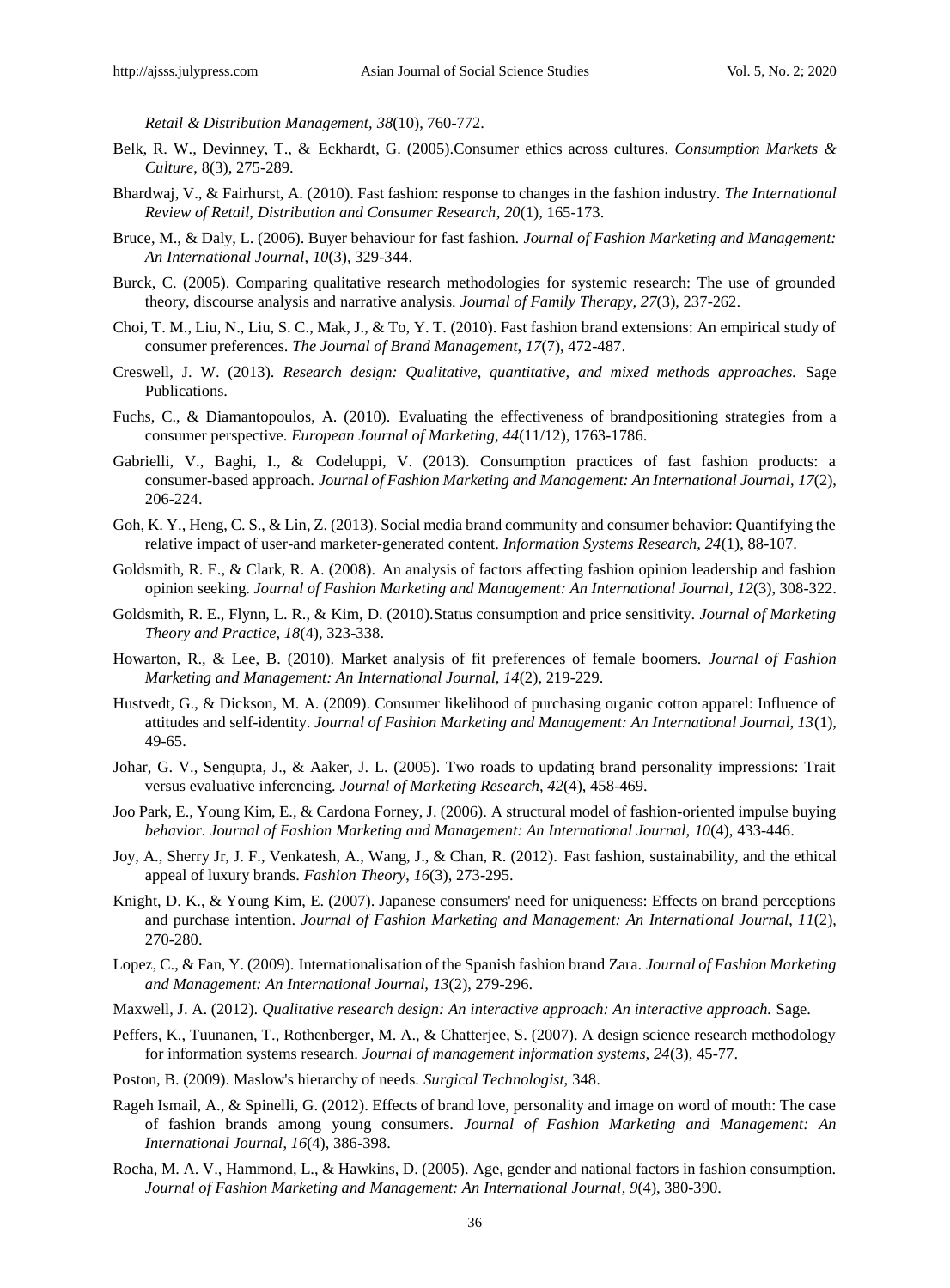- Sheridan, M., Moore, C., & Nobbs, K. (2006). Fast fashion requires fast marketing: The role of category management in fast fashion positioning. *Journal of Fashion Marketing and Management: An International Journal*, *10*(3), 301-315.
- Terziovski, M. (2010). Innovation practice and its performance implications in small and medium enterprises (SMEs) in the manufacturing sector: a resource - based view. *Strategic Management Journal, 31*(8), 892-902.
- Tokatli, N. (2008). Global sourcing: insights from the global clothing industry—the case of Zara, a fast fashion retailer. *Journal of Economic Geography, 8*(1), 21-38.
- Turker, D., & Altuntas, C. (2014). Sustainable supply chain management in the fast fashion industry: An analysis of corporate reports. *European Management Journal*, *32*(5), 837-849.
- Turner III, D. W. (2010). Qualitative interview design: A practical guide for novice investigators. *The Qualitative Report, 15*(3), 754.
- Tyler, D., Heeley, J., & Bhamra, T. (2006). Supply chain influences on new product development in fashion clothing. *Journal of Fashion Marketing and Management: An International Journal, 10*(3), 316-328.
- White, K., & Dahl, D. W. (2006). To be or not be? The influence of dissociative reference groups on consumer preferences. *Journal of Consumer Psychology, 16*(4), 404-414.
- Zhang, B., & Kim, J. H. (2013). Luxury fashion consumption in China: Factors affecting attitude and purchase intent. *Journal of Retailing and Consumer Services*, *20*(1), 68-79.

Appendix 1. Questionnaire

- 1. Please choose your gender:
- A. Female
- B. Male
- 2. Please choose your age:
- A. Below 20
- B. Between 20 and 29
- C. Between 30 and 39
- D. Between 40 and 49
- E. Between 50 and 59
- F. 60 or above
- 3. Please choose your income level:
- A. Below £ 10,000
- B. Between £ 10,000 and £20,000
- C. Between £20,000 and £40,000
- D. Above £40,000
- 4. Please share your frequencies of fast-fashion consumption:
- A. Less than 2 times per month
- B. Between 2 and 5 times per months
- C. Between 6 and 10 times per months
- D. Above 10 times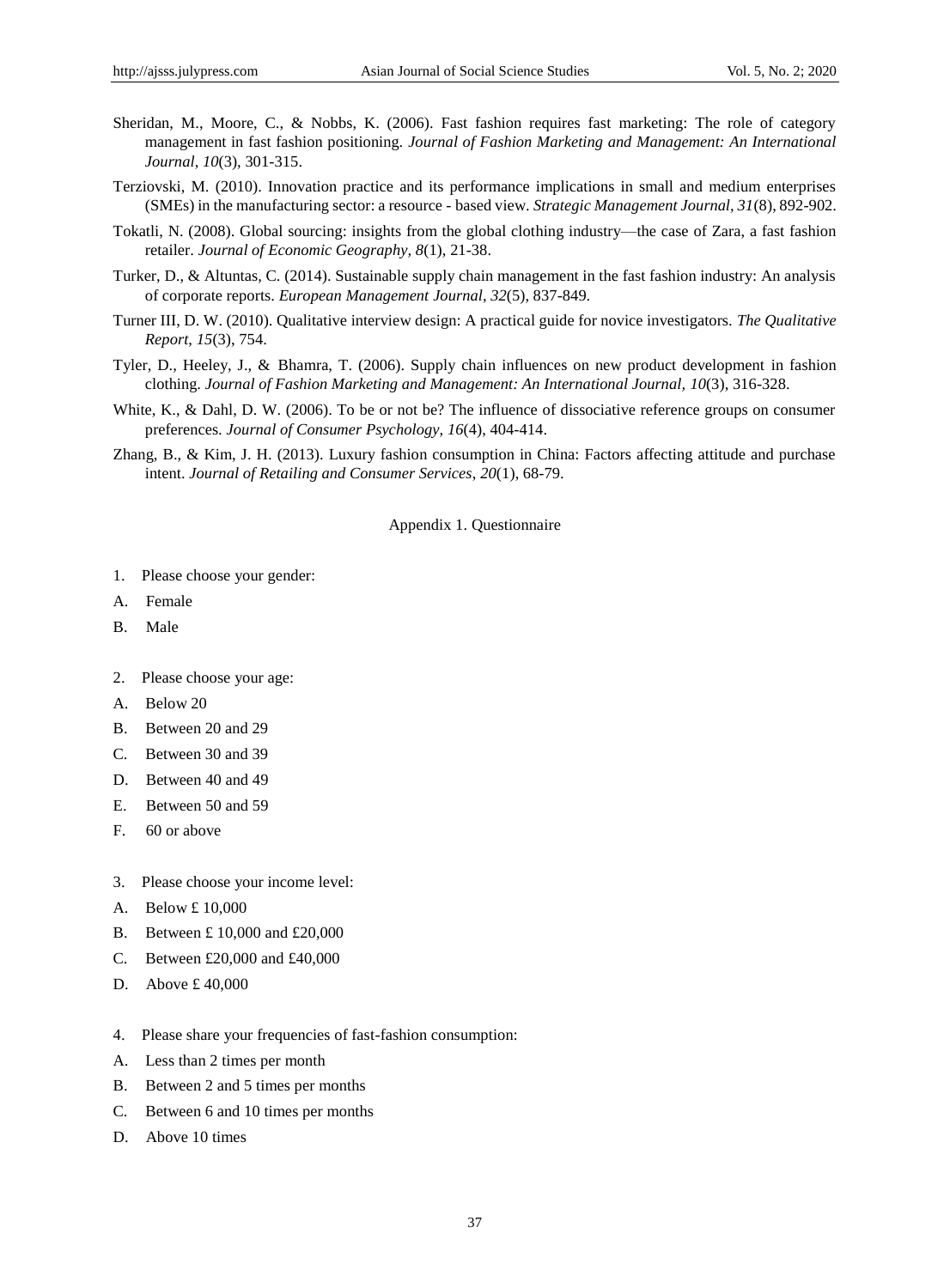- 5. How many years have you been engaged in fast-fashion consumption?
- A. Less than 1 year
- B. Between 1 and 3 years
- C. Between 4 and 5 years
- D. Above 5 years
- 6. What are your reasons for fast-fashion consumption? (multiple choices)
- A. Fashion design
- B. Superior quality
- C. Attractive Price
- D. Personal style
- E. Convenience
- F. Follow the trends
- G. Others
- 7. What elements will you consider in terms of fast-fashion consumption? (multiple choices)
- A. Brand image
- B. Shopping experience/services
- C. Celebrity effects
- D. Sales promotion
- E. Word-of-mouth effects/reputation
- F. Product quality
- G. Others:\_\_\_\_\_\_\_\_\_\_\_\_\_\_\_\_\_\_\_\_\_\_\_\_\_\_\_
- 8. Which of the following fast-brands are your favorites? (multiple choices)
- A. Zara
- B. Gap
- C. H&M
- D. Forever 21
- E. Uniqlo
- F. Giordano
- G. Others:
- 9. In terms of your fast-fashion consumption, it is generally:
- A. Rational consumption behaviour
- B. Impulse buying
- C. Both
- 10. To what extent do you think you will be loyal to fast-fashion brands?
- A. Completely disagree
- B. Little disagree
- C. Neutral